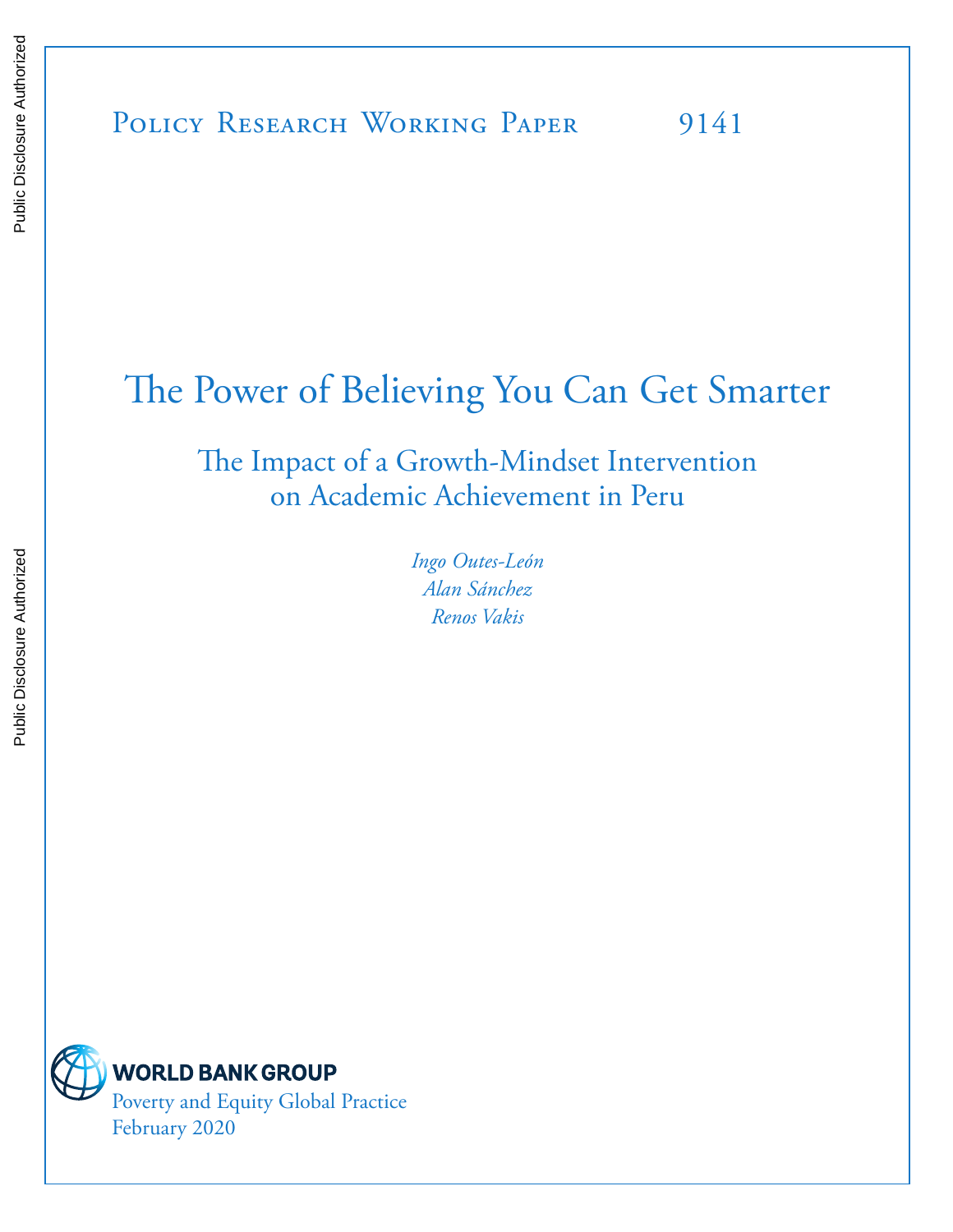#### POLICY RESEARCH WORKING PAPER 9141

# **Abstract**

This paper evaluates the academic impact of a growth-mindset intervention on students starting the secondary level in public schools in urban Peru. ¡Expande tu Mente! is a 90-minute school session aimed at instilling the notion that a person´s own intelligence is malleable. Students in schools randomly assigned to treatment showed a small

improvement in math test scores and educational expectations, with a large and sustained impact in test scores among students outside the capital city. At a cost of \$0.20 per pupil, ¡Expande tu Mente! was highly cost-effective. The results show the potential that brief growth-mindset interventions have for developing countries.

This paper is a product of the Poverty and Equity Global Practice. It is part of a larger effort by the World Bank to provide open access to its research and make a contribution to development policy discussions around the world. Policy Research Working Papers are also posted on the Web at http://www.worldbank.org/prwp. The authors may be contacted at rvakis@worldbank.org.

*The Policy Research Working Paper Series disseminates the findings of work in progress to encourage the exchange of ideas about development*  issues. An objective of the series is to get the findings out quickly, even if the presentations are less than fully polished. The papers carry the *names of the authors and should be cited accordingly. The findings, interpretations, and conclusions expressed in this paper are entirely those of the authors. They do not necessarily represent the views of the International Bank for Reconstruction and Development/World Bank and its affiliated organizations, or those of the Executive Directors of the World Bank or the governments they represent.*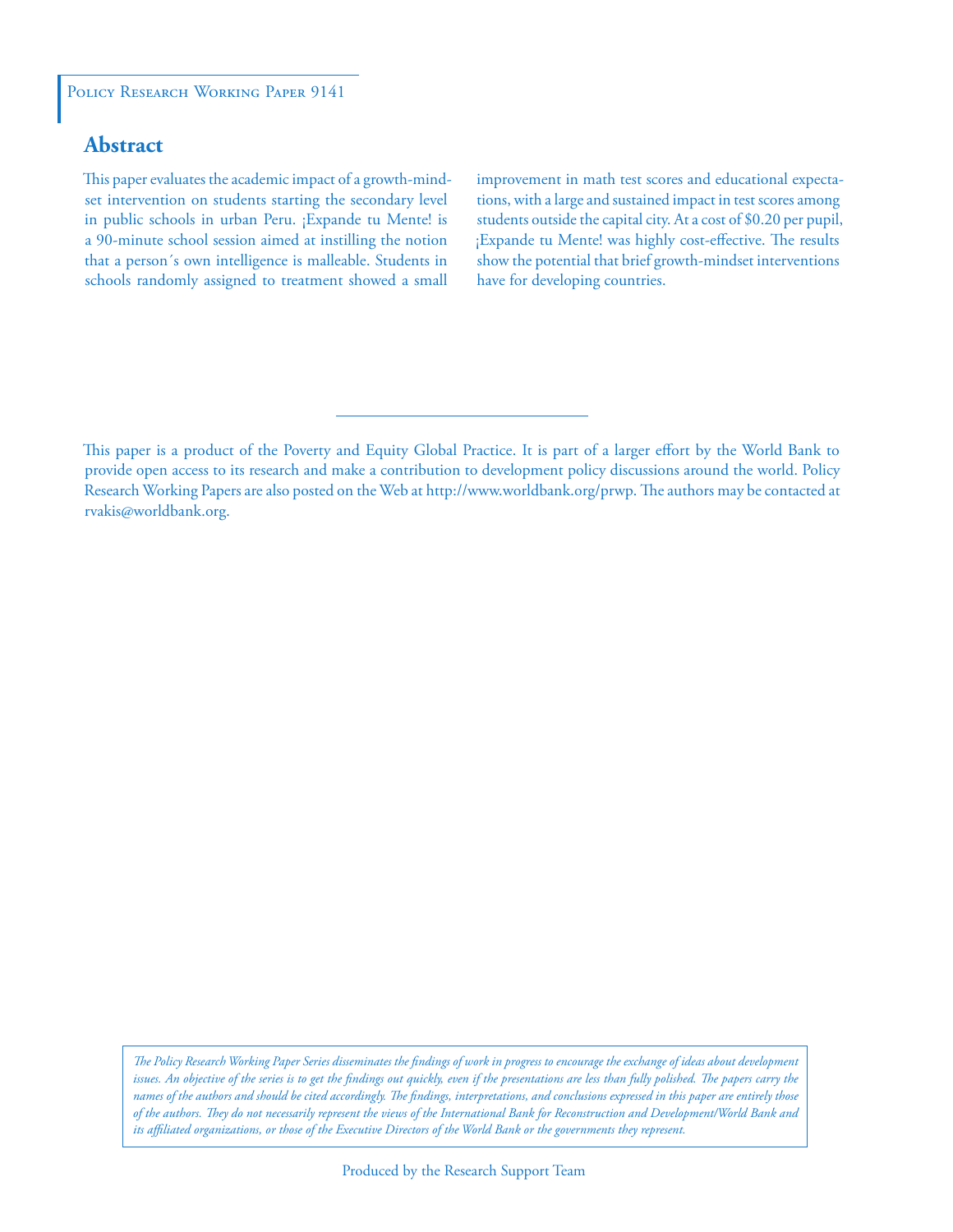# **The Power of Believing You Can Get Smarter: The Impact of a Growth-Mindset Intervention on Academic Achievement in Peru[1](#page-2-0)**

Ingo Outes-León<sup>[2](#page-2-1)</sup> Alan Sánchez[3](#page-2-2) Renos Vakis[4](#page-2-3)

**Keywords**: education, disadvantaged students, growth mindset, metacognition, academic support, Peru

**JEL codes**: D91, I20

<span id="page-2-0"></span> $<sup>1</sup>$  A preliminary version of this document was circulated as a working paper in Spanish (Outes,</sup> Sánchez and Vakis, 2017). This project was implemented with the support of the Ministry of Education from Peru. We thank Gonzalo Manrique for providing excellent research assistance, and Nicolás Pazos and María Gracia Rodríguez for their support during the implementation of the project. We are also grateful to David Yeager for his advice at an early stage of the project, and to Isy Faingold, Fabiola Cáceres, Andrea Cornejo, Luis Baiocchi, Efraín Rodríguez and the MINEDULab team for their continuous support during the implementation stage.

<span id="page-2-1"></span><sup>&</sup>lt;sup>2</sup> London School of Economics. Email: i.w.outes@gmail.com

<span id="page-2-2"></span><sup>3</sup> Corresponding author. Email: [asanchez@grade.org.pe.](mailto:asanchez@grade.org.pe) *Grupo de Análisis para el Desarrollo*. 4 The World Bank. Email: rvakis@worldbank.org

<span id="page-2-3"></span>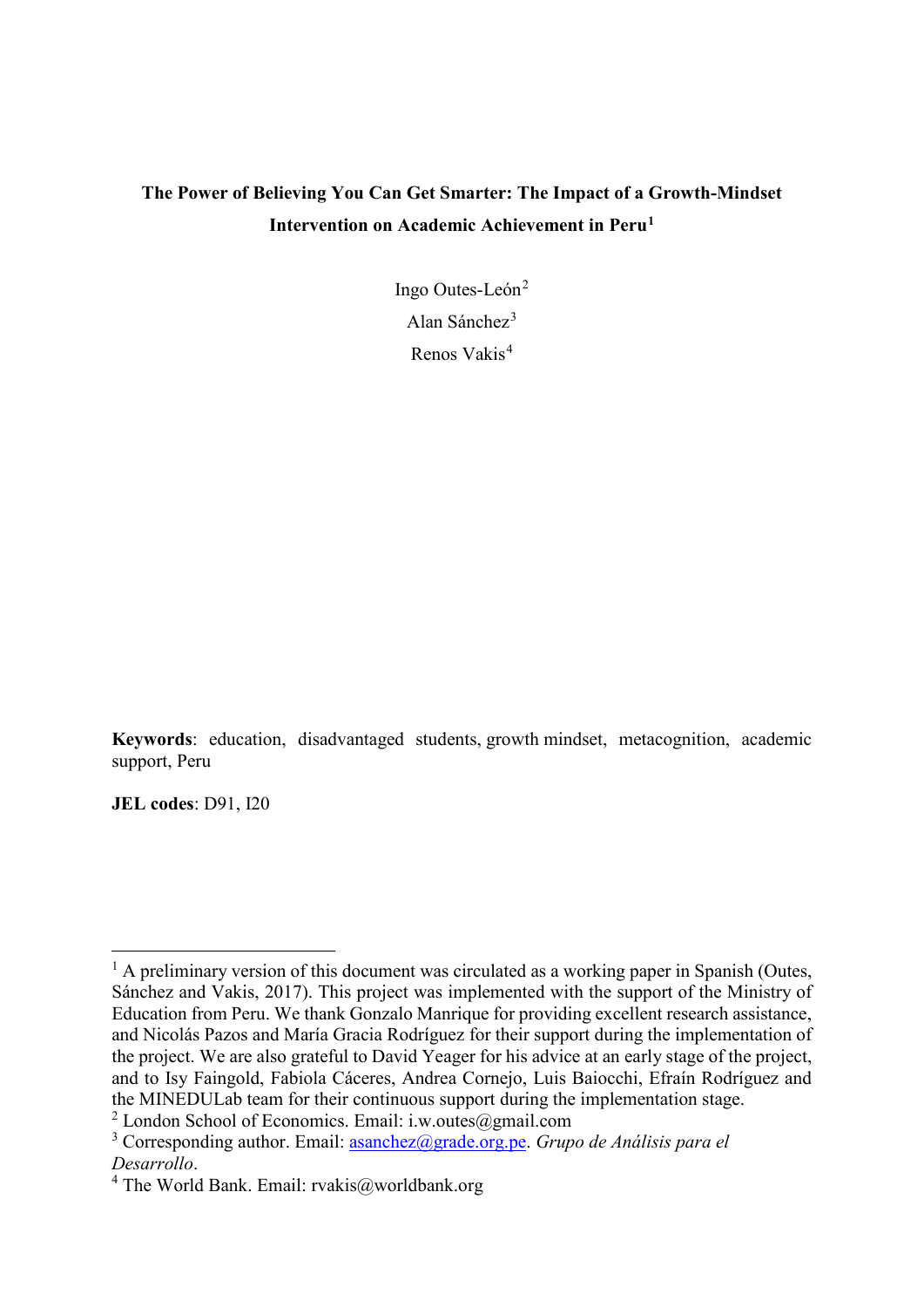#### **1. Introduction**

 $\overline{a}$ 

In recent years, substantial evidence has emerged on the impact of both improving school inputs and creating incentives for students and teachers to improve school attendance and achievement in the context of developing countries (for a review, see Glewwe and Muralidharan, 2015). The goal of many of these interventions is to promote skill development, especially for disadvantaged groups in highly unequal societies. Comparatively, the role of socio-emotional interventions to help students succeed at school in low-and-middle-income countries remains less studied, yet this is a promising avenue given the existence of complementarities between cognitive and socio-emotional investments (Cunha and Heckman 2006, 2007).

We seek to generate evidence of a tool designed to improve the growth-mindset of adolescent students who are transitioning from primary to secondary. The intervention is based on the selftheories of intelligence (Bandura and Dweck, 1985; Dweck and Leggett 1988). Individuals tend to think of their own intelligence in two ways: some believe intelligence is something that is fixed (fixed mindset), whereas others believe intelligence is malleable and that it can be improved through effort (growth mindset). Self-theories of intelligence influence the way individuals respond to challenges: students with a growth mindset tend to be more interested in looking for situations in which they can learn and, eventually, improve their intelligence and academic achievement, whereas those with a fixed mindset are less likely to be interested in looking for situations in which they can learn (Dweck et al., 1995; Dweck, 2006). Throughout the late 1990s and early 2000s, studies from the field of psychology show that self-theories of intelligence of students can be modified through short-lived interventions and that this can have an impact on motivation and effort, and, eventually on academic achievement among students from disadvantaged groups.<sup>[5](#page-3-0)</sup> See, for instance, Mueller and Dweck (1998), Aronson (1999), Aronson et al. (2002), Good et al. (2003), Blackwell et al. (2007). More recently, Yeager et al., (2019) show that a 50-minute, online, growth mindset intervention improved GPA scores by 11% of a standard deviation among low-achiever students in a random sample of schools in

<span id="page-3-0"></span><sup>&</sup>lt;sup>5</sup> In the United States, disadvantaged groups account for students from public schools from poor neighborhoods and with a predominance of Afro-American and Latino students.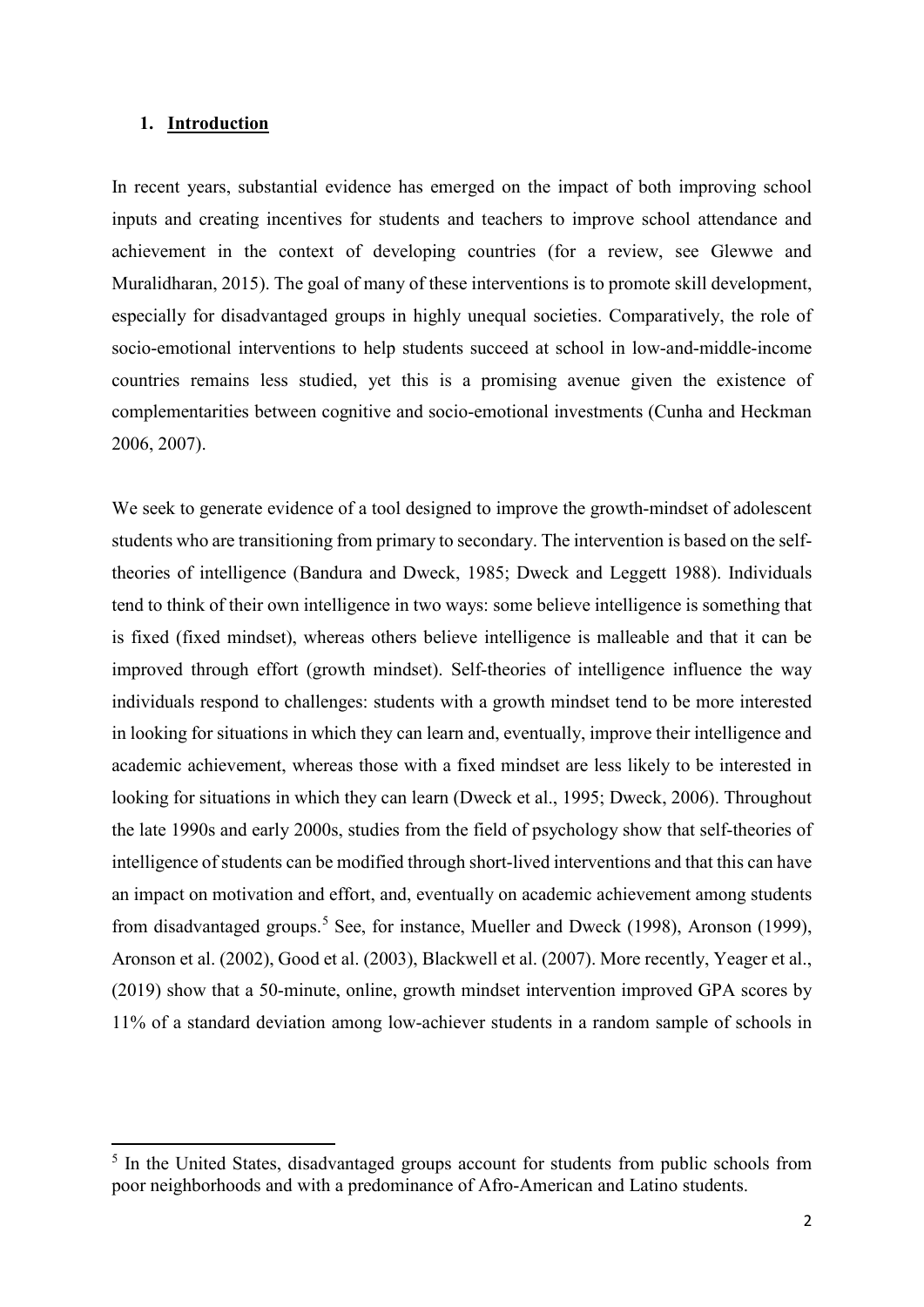the United States<sup>[6](#page-4-0)</sup> (see also Paunesku et al, 2015);<sup>[7](#page-4-1)</sup> Bettinger et al. (2018) adapted the tools from the Yeager et al. study in a small sample in rural Norway, replicating their results.<sup>[8](#page-4-2)</sup> Also, Alan et al. (2019) randomly assigned fourth-grade students to 12 two-hours sessions in Istanbul, Turkey, and show this led to persistent improvements in math test scores by 20% of a standard deviation.<sup>[9](#page-4-3)</sup>

While encouraging, recent experimental evidence equally shows that these interventions can also be ineffective (Foliano et al., 2019; Ganimian, 2019). Furthermore, a recent meta-analysis that analyzes results from 29 studies shows mixed evidence of impacts on academic achievement (Sisk et al., 2018). To our knowledge, no study has demonstrated whether a growth mindset intervention can be successful in the context of low-and-middle-income countries.<sup>[10](#page-4-4)</sup> With millions of students around the globe attending schools of insufficient quality

**.** 

<span id="page-4-0"></span><sup>6</sup> Yeager et al. (2019) randomly assigned a 50-minute (2 sessions, 25 minutes each), online intervention in a sample of low-achiever students from the ninth-grade. Students come from a national sample of 65 regular public secondary schools in the United States.

<span id="page-4-1"></span><sup>&</sup>lt;sup>7</sup> Mueller and Dweck (1998) show that students whose effort is praised improved their performance in math test scores by 30% compared to students whose intelligence is praised. Blackwell et al. (2007) administered 8-sessions of 25 minutes each (one per week) in which the science of the brain was explained to students, in particular how brain connections grow, and people become more intelligent when faced with challenges. As part of these sessions, students were asked to read a brief text that described the science behind the growth mindset ("You can grow your brain"). Subsequently, students were asked to think about examples in which their performance had improved through practice. Finally, they were asked to write a letter to younger students explaining the concepts learned –this was to help persuade them about the concepts learned through cognitive dissonance (Aronson, 1999). By the end of the academic year, an improvement in math test scores by 0.2 standard deviation was detected. Good et al. (2003) used a mentorship strategy (which included sessions for two months, and email exchanges with the mentor during the school year). They found positive effects on math test scores among women by around 0.2 standard deviation. Aronson et al. (2002) developed a similar intervention in which they worked with mentors that were in the last years of college to teach the growth mindset to first-year college students –and found an impact on final scores of 0.29 standard deviation. Paunesku et al. (2015) randomly assigned a 45-minute online session to students (the sample, 1,594 students in 13 schools, was larger than previous studies). During the session, students were asked to read an article about the growth mindset, and then to write letters to other students about the ideas learned. By the end of the semester, students from the intervention group were 6.4 p.p. more likely to have a satisfactory score in their main course.

<span id="page-4-2"></span><sup>8</sup> Bettinger el al. (2018) randomly assigned a 135-minute, online intervention (3 sessions, 45 minutes each) among 345 students in 1 rural school in Norway.

<span id="page-4-3"></span> $9$  Alan et al. (2019) randomly assigned the intervention at the school level in a sample of 16 schools in Turkey (Istanbul).

<span id="page-4-4"></span> $10$  Ganimian (2019) randomly assigned a short-lived intervention at the school level in a sample of 202 urban, public secondary schools in Argentina (province of Salta), with a focus on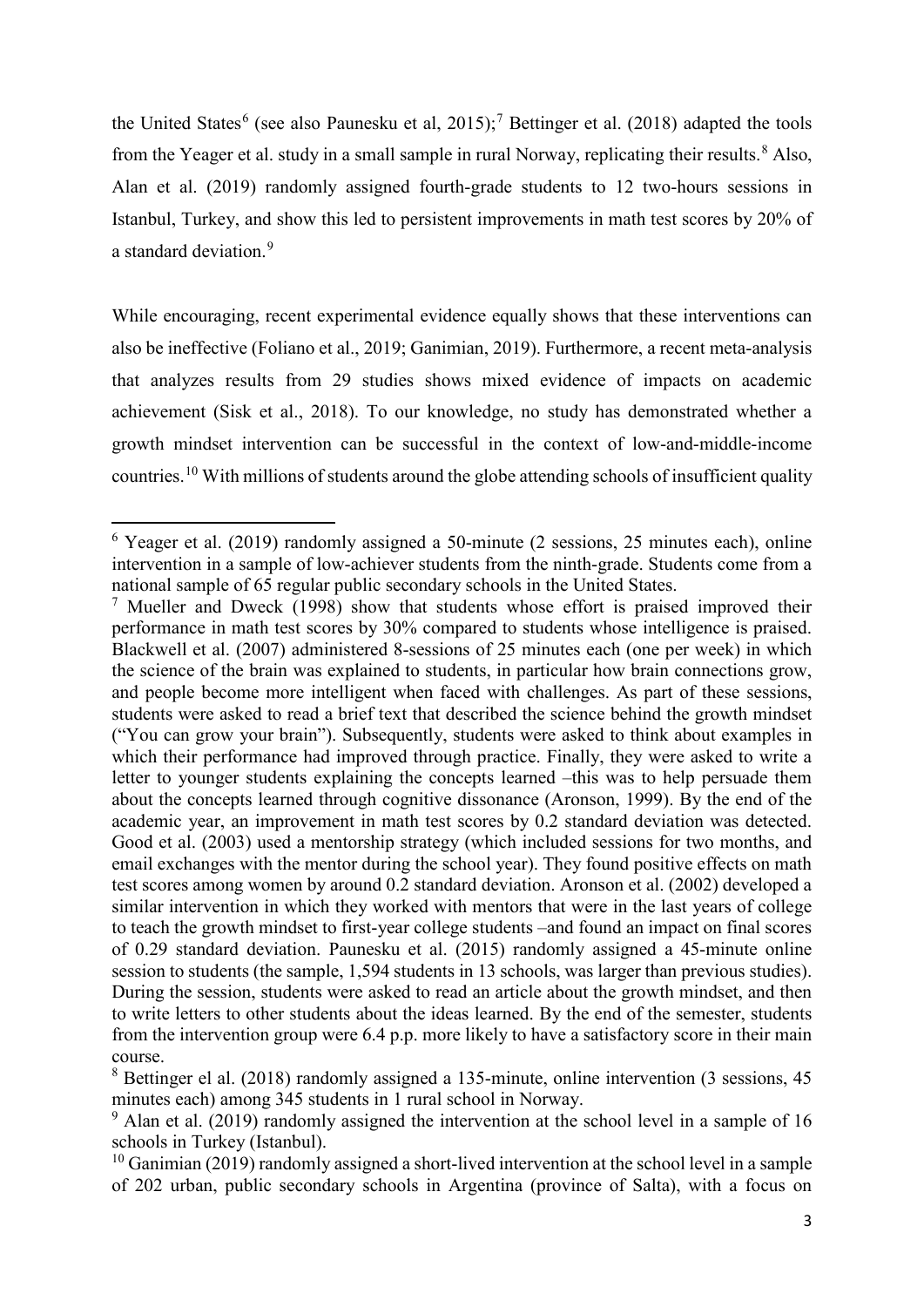in the developing world, the potential of highly low-cost socio-emotional interventions stands as highly policy relevant. We aim to fill this gap.

We focus on Peru, a middle-income country that in recent years benefited from sustained economic growth along with substantial poverty reduction (monetary poverty reduced from 54% to 21% to between 2000 and 2015 according to official statistics), but where schooling achievement remains very low and highly unequal –by 2018, only 14% and 16% of students in the second grade of secondary level (equivalent to the eighth-grade) achieve a satisfactory performance in *Mathematics* and *Reading Comprehension* tests, respectively. [11](#page-5-0) Within this context, we evaluate the impact of a growth-mindset intervention in Peru. The intervention, called '*¡Expande tu Mente!*', adapted existing tools (Yeager et al, 2016 and 2019; Paunesku et al., 2015) to a context in which online interventions are not feasible. The intervention, implemented with support from the Ministry of Education, consists of a 90-minute school session led by tutor teachers. To measure the impact of the sessions, 800 public schools were sampled in three regions in Peru. Two equally powered samples were created: a *metropolitan* sample and a *regional* sample. Within each sample, half of the institutions were randomly selected to participate in '*¡Expande tu Mente!*'.

Packages were sent by courier and implementation monitored by phone. Tutor teachers from grades seven and eight (the first two years of the secondary level) were asked to deliver the sessions to all their students. Approximately 60% of all eligible schools delivered the sessions. We used information from the students' census evaluation from 2015 and 2016 to test the academic impact of '*¡Expande tu Mente!*' sessions approximately 2 and 14 months after the intervention took place (respectively). Results after 2 months show that being assigned to the sessions improved *Mathematics* test scores by 5% of a standard deviation (the point estimate for *Reading Comprehension* is similar but statistically insignificant). We also uncover substantial geographical heterogeneity: the main result for *Mathematics* is explained by an ITT impact of 13% in the *regional* sample and virtually a zero impact in the *metropolitan* sample. In the *regional* sample, we also detect an ITT impact of 9% in *Reading Comprehension* test

**.** 

students in the  $12<sup>th</sup>$  grade (approximately 9,000 students). The duration of the Ganimian intervention is not reported, but it is based on the adapted 90-minute version reported in Outes et al. (2016). Interestingly, the author found no impact of the intervention on academic achievement, nor indeed on other dimensions.

<span id="page-5-0"></span><sup>11</sup> <http://umc.minedu.gob.pe/wp-content/uploads/2019/04/presentacion-web-ECE2018-1.pdf>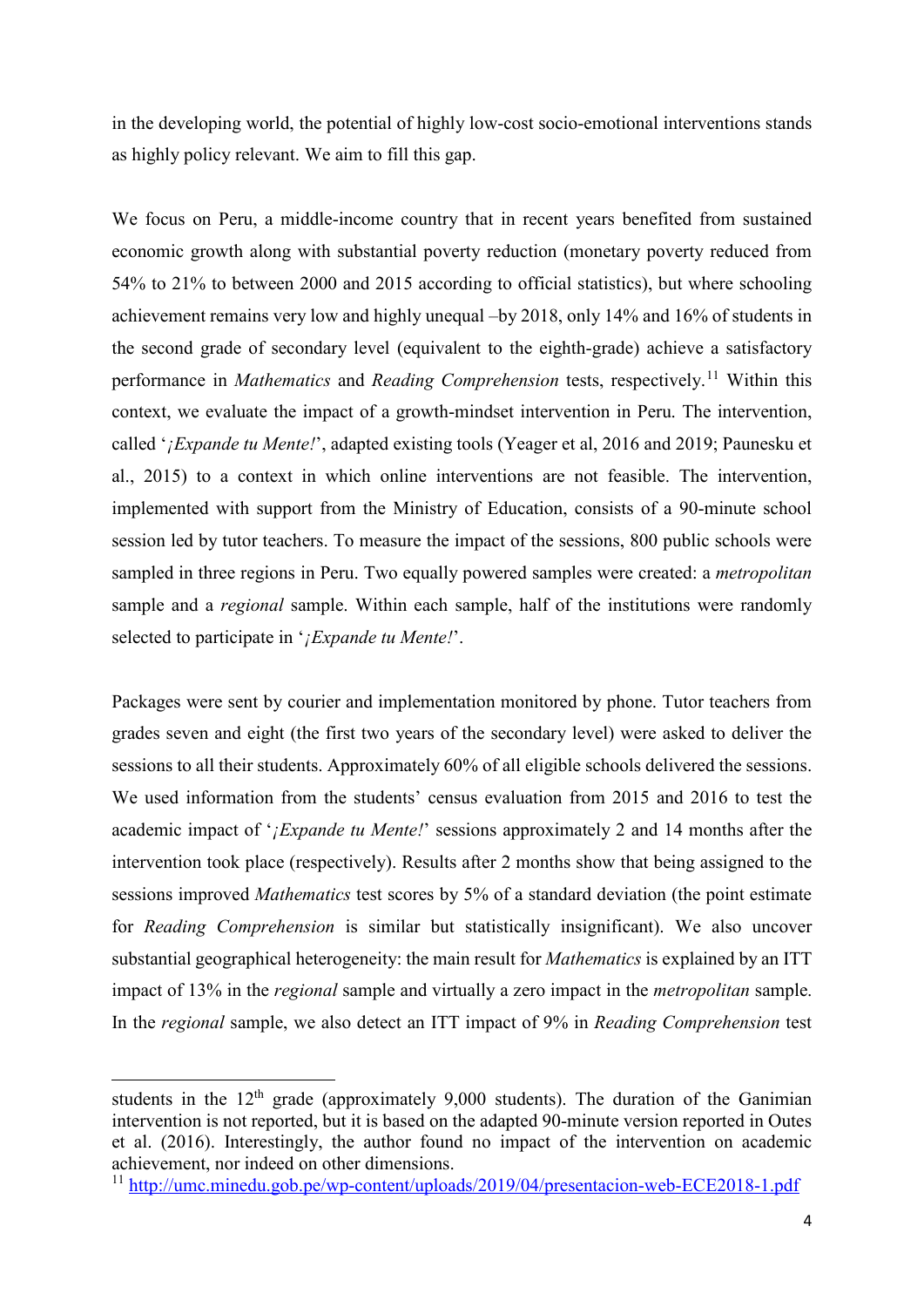scores. The results of the intervention are persistent. In the *regional* sample, 14 months after the intervention those students from schools assigned to treatment that took the census evaluation improved their scores by 10%, 12% and 10% in *Mathematics*, *Reading Comprehension*, and *History, Economics and Geography* (compared to the control group). Our results shed light on the potential of growth-mindset interventions. Given its per capita ITT cost, this puts the '*¡Expande tu Mente!*' package among the most highly cost-effective educational interventions in the developing world. At the same time, our results highlight that while growth-mindset interventions work, they do not work in all contexts. In *metropolitan* areas, where schools and classrooms are larger and students have higher scores, our intervention failed to be effective.

The rest of the paper is organized as follows. Sections 2 and 3 describe the intervention and its conceptual pathways (respectively). In section 4, we describe the experimental design and the implementation of the intervention in the field. Sections 5 and 6 present the data and the empirical strategy, and sections 7 and 8 report our main results and robustness checks. Section 8 concludes.

#### **2. The intervention**

The intervention, known as '*¡Expande tu Mente!*' in Peru ('Grow Your Mind!'; from here onwards, GYM)) was a collaboration between the authors and the Peru Ministry of Education (MINEDU). Within MINEDU, the research team worked in coordination with *MineduLAB*, the cost-effectiveness laboratory of the Ministry, and the Direction of Secondary Education. The main objective of the intervention was to instill in students the growth-mindset to improve their motivation, perseverance, effort at school, and, ultimately, academic performance (see the theory of change in **Section 3**). The basic education level in Peru is composed of a pre-school level, six grades at the primary level and five grades at the secondary level. The intervention was designed for the early grades of the secondary level, specifically for those in the first and second grade of secondary (equivalent to the seventh and eighth grades, respectively), a transitional period that students often find challenging and which is the beginning of the path to dropping-out from school.

The key component of the intervention is a 90-minute school session designed to introduce students to neuroplasticity and the concept that cognitive abilities are malleable. It was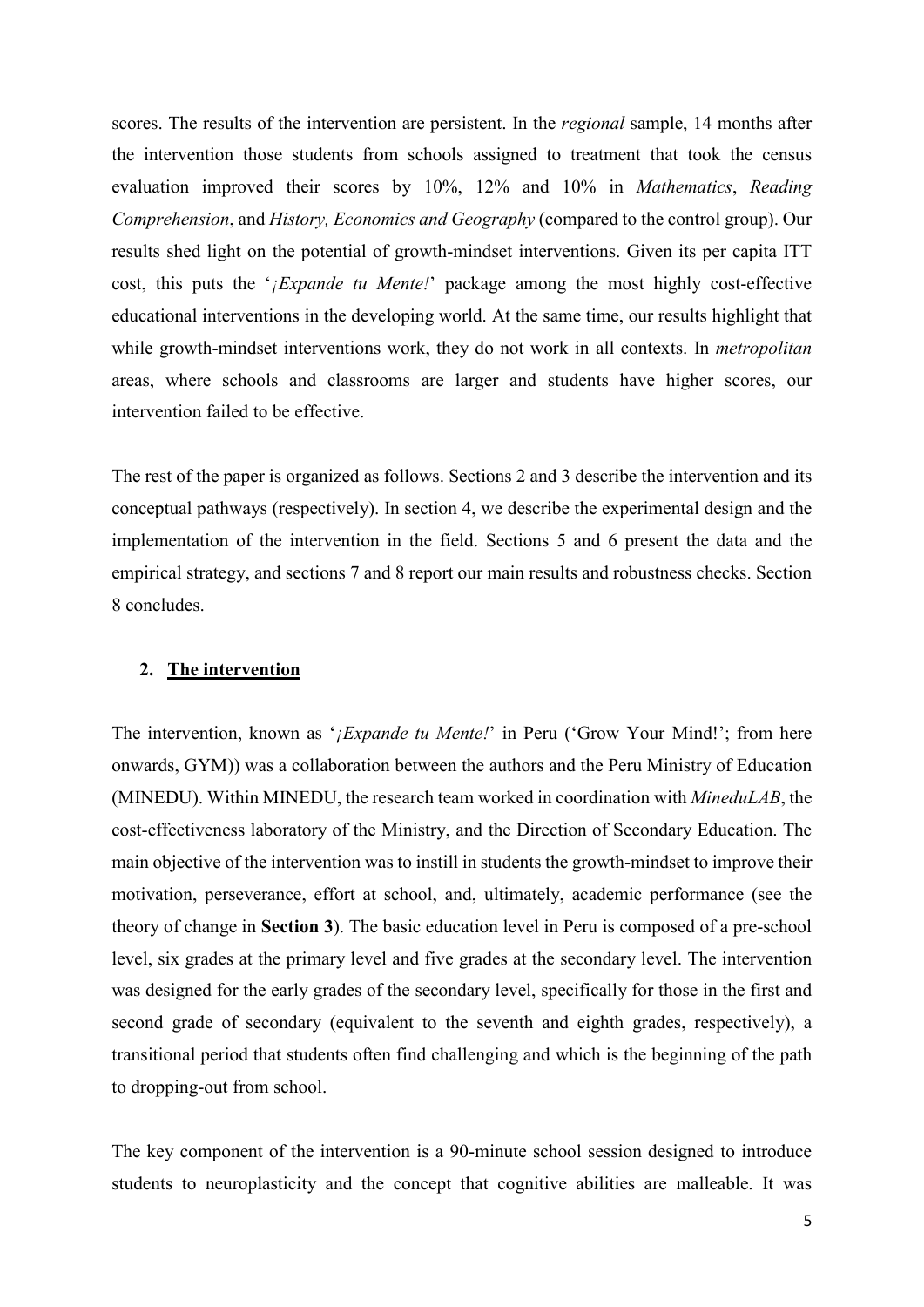delivered during school hours by local teachers, specifically by the tutor in charge of each classroom.[12](#page-7-0) The content of the session is based on previous work by Yeager et al. (2016, 2019), Paunesku et al. (2015) and Blackwell et al. (2007).<sup>[13](#page-7-1)</sup> The session comprises three distinct segments of approximately 30 minutes. In the first segment, students were asked to individually read a text designed to introduce students to the concept of growth-mindset (the 'GYM text'). This was an adaptation of the seminal intervention text in (Blackwell et al., 2007), which explains that the 'brain works like a muscle' and that with effort and practice anyone can improve their intelligence (see **Annex 1**). In the second part of the session, the content of the text is debated by groups of 4 to 5 students (the composition of each group was freely decided by each teacher) and then by the classroom, with the teacher serving as a moderator of the debate. In the last segment of 30 minutes|, students were asked to write individually a reflective letter to a friend/relative describing what they learned.<sup>[14](#page-7-2)</sup>

In a follow-up session, teachers were instructed to carry out two additional activities. First, to choose the best letters (according to their subjective assessment) and to hang all their student letters on the wall, alongside a poster provided by the program and which summarizes the key concepts of the session (see **Annex 1**). Teachers were asked to leave the letters and the poster on the classroom walls for the remainder of the school year. They were to act as a physical reminder of the sessions and increase the long-term salience of their teachings. Second, teachers were asked to take a picture of the students alongside the letters and the poster and to share this picture by email.

From the outset, the intervention was designed to be highly replicable and scalable. All intervention materials reached schools by parcel delivery (the 'GYM package'), and no ad-hoc

 $\overline{a}$ 

<span id="page-7-0"></span><sup>&</sup>lt;sup>12</sup> In schools in Peru, tutorial sessions take place weekly over the entire school year. The primary aim of these sessions is to provide a space to help students with their emotional and academic development, and to promote a strong relationship and better emotional understanding between students and teachers. While there are guidelines from MINEDU about the content of these sessions, ultimately it is up to each school and each teacher to define the topics to be covered.

<span id="page-7-1"></span><sup>&</sup>lt;sup>13</sup> Intervention tools were translated into Spanish and adapted to the cultural and curricular idiosyncrasies of the Peruvian context. Instructions for tutor teachers were further developed by the authors. Before the intervention, tools were validated in focus group discussions with local teachers and pupils at GRADE.

<span id="page-7-2"></span> $14$  The importance of reflective writing has been shown in a multiplicity of psychosocial studies (see, for instance, Countryman, 1992), including growth-mindset interventions (e.g., Paunesku et al., 2015).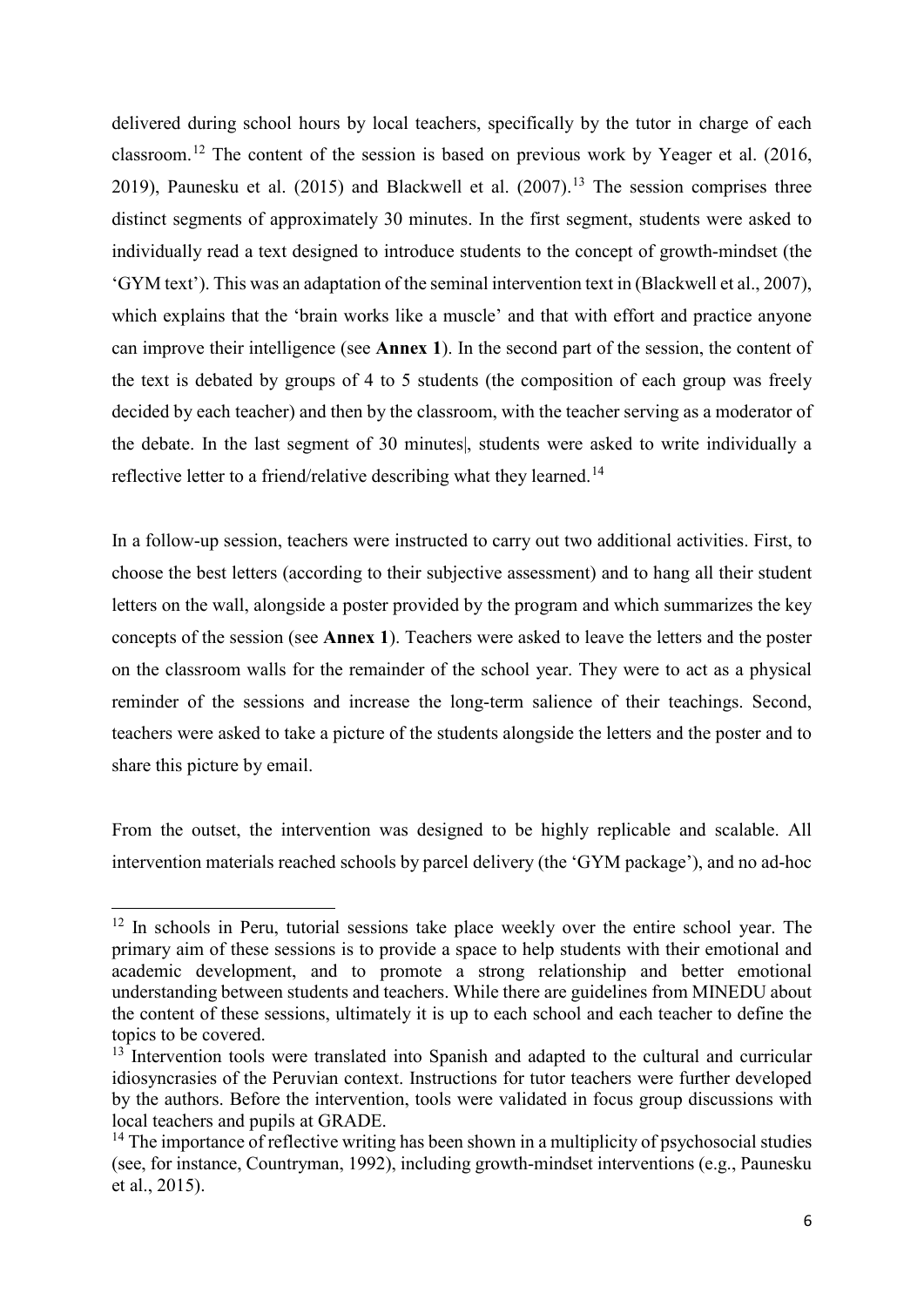school visit or teacher training was required. The GYM package contained 6 elements: (1) a letter for the head teacher signed by the Director of Secondary of MINEDU, explaining the nature of the activity and requesting the school to participate; (2) individual letters to all tutor teachers within the school (who would be in charge of running the sessions); (3) detailed instructions about the structure of the session and activities to be carried out; (4) an annex with additional information about the concepts of growth mindset and examples about how to motivate the students; (5) copies of the GYM text for all students expected to receive the session; and (6) 1 poster for all classrooms to be taking part of the intervention.

Head teachers and tutors were expected to manage independently the implementation process within each school. The remote nature of the intervention raises questions of implementation fidelity and compliance. While aware of these concerns, the design was deliberate. We aim to avoid the pitfalls of small-scale evaluations that do not replicate well when scaled up (Muralidharan and Niehaus, 2017). Strategies to minimize incompliance include a tracking verification system by phone and the request of providing photographic evidence of completed sessions (see **Section 4** for a more detailed explanation).

# **3. Conceptual framework**

**Figure 1** exemplifies the theory of change from the intervention. Students are exposed to the concept that, with effort and practice, anyone can improve their intelligence. By appropriating this concept, we expect students with a fixed-mindset to modify their mental model towards a growth-mindset. Because of this new knowledge, students might increase their perseverance and motivation to learn, and adjust their aspirations and expectations, which eventually leads to improvements in the academic effort and learning outcomes. Furthermore, it is expected that there will be a feedback process by which improvements in learning outcomes lead to further improvements in perseverance, motivation, aspirations, and efforts exerted. The intervention is expected to influence the student, however by design the tutor teachers must first expose themselves and learn about the growth mindset. Therefore, through the process of studying the material to implement the GYM session, we expect that teachers either change and/or receive confirmation of their own priors, which could influence the way they interact with academically weak students.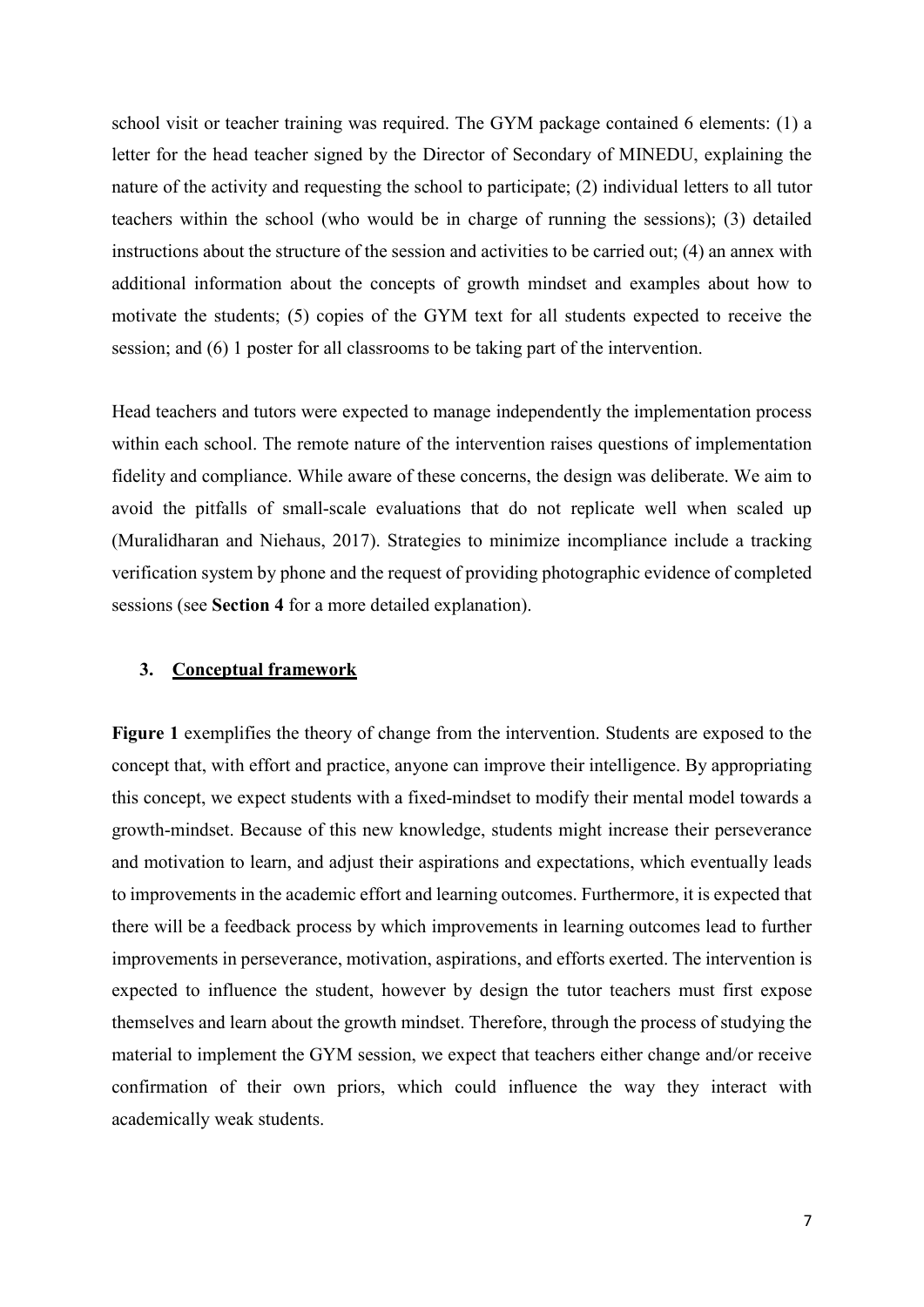The impact of the intervention on students' skills can be illustrated through a production technology that links school inputs to the formation of cognitive skills and socio-emotional skills (including aspects such as motivation and perseverance) over multiple periods. Specifically, consider the skills formation model (Cunha and Heckman, 2008), enhanced to include the role of school inputs –as in a standard education production function, see Todd and Wolpin (2007). Cognitive and socio-emotional skills in period t (represented by vector  $S_t^C$  and  $S_t^N$ ) depend on skills accumulated up to period  $t - 1$  ( $S_{t-1}^C$  and  $S_{t-1}^N$ ) and investments in both types of skills in period t. For simplicity, we distinguish between investments at the school level  $(I_t^{J, School} )$  and other investments  $(I_t^{J, Others})$  for  $j = (C, N)$ ). The skills formation process is depicted as follows,

$$
S_t^C = f^c \left( S_{t-1}^C, S_{t-1}^N, I_t^{C, School}, I_t^{C, Others}, \mu^C \right)
$$
  

$$
S_t^N = f^N(S_{t-1}^C, S_{t-1}^N, I_t^{N, School}, I_t^{N, Others}, \mu^N)
$$

where  $\mu^{j}$  represent initial endowments. We conceptualize the intervention as an exogenous increase in school-level investments in socio-emotional skills in period  $t$  ( $I_t^{N, School}$ ). Consider a three-period horizon  $(t - 1, t \text{ and } t + 1)$ . In this case, both a contemporaneous (direct) impact on  $S_t^N$ , and a subsequent (indirect) impact on  $S_{t+1}^C$  and  $S_{t+1}^N$  are expected, the latter occurs due to cross-productivity (impact of socio-emotional skills on cognitive skills) and realignments on other investments (e.g., more hours of study at home). Furthermore, the intervention is likely to modify the way the teacher interacts with students (e.g. changes in pedagogical strategies), which can have an additional direct impact on school-level investments, generating additional improvements in skills accumulation in periods  $t$  and  $t + 1$ .

#### **4. Empirical design**

#### (a) Experimental Design

The experiment took place in 2015. Three adjacent regions (of 24 in the country) were selected in coordination with MINEDU: Lima, Junín, and Ancash. These regions capture some of the geographic diversity of Peru –coast and highlands– while their relative accessibility to Lima city (from which parcels were sent) ensured reliable parcel delivery. The study focused on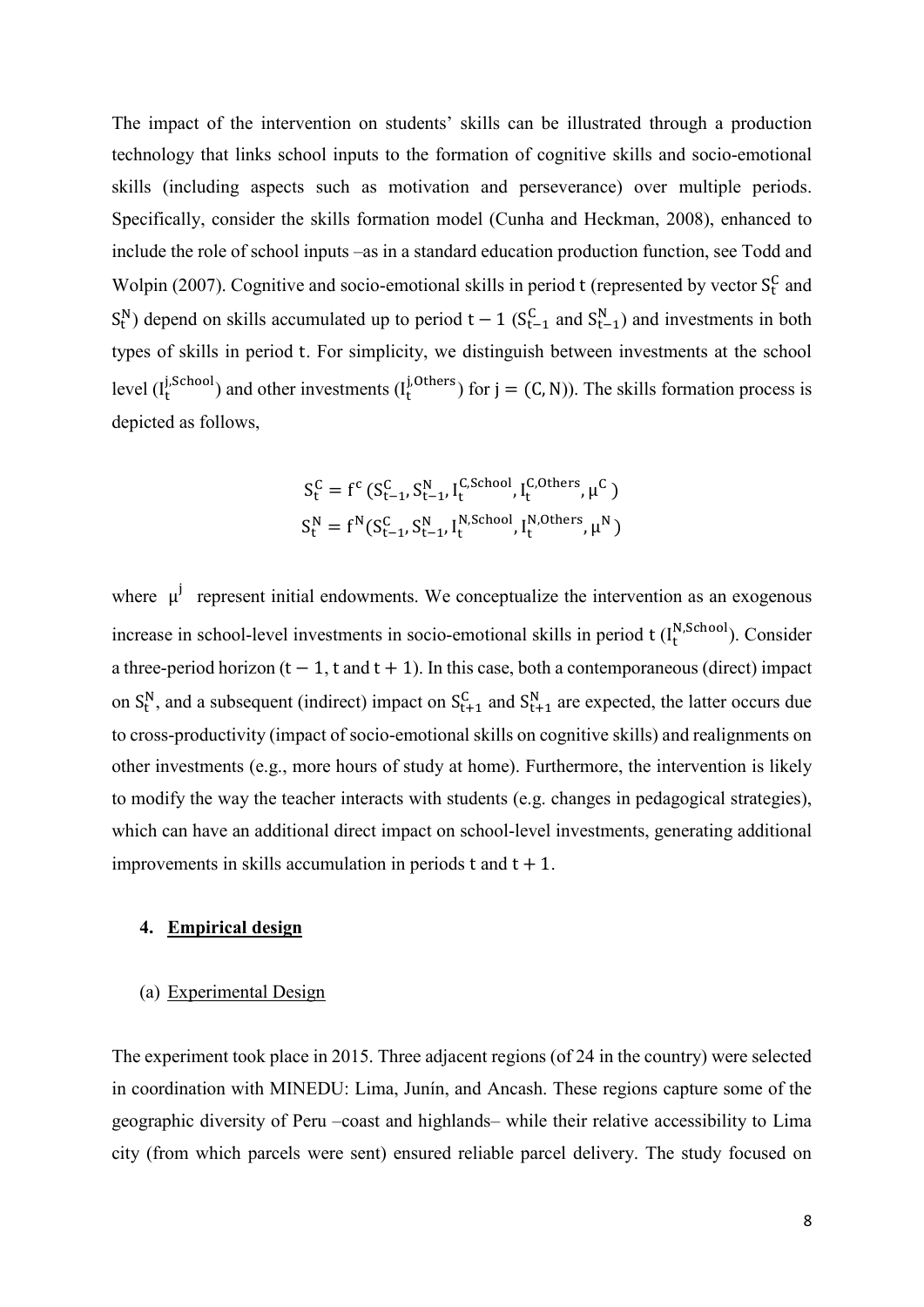public schools and in urban areas, the latter to reduce logistical complexity of parcel delivery in the Lima region population is predominantly urban, whereas in Junín and Ancash approximately 2 out of 3 households are located in urban areas. Three types of schools were excluded from the sampling frame: (a) those located in districts in the top quintile of wealth; (b) those that operated night-shifts only; and, (c) those with fewer than 15 pupils in total. These restrictions resulted in a universe of 946 schools in the three regions. To maximize statistical power, it was decided to sample 800 from these 946 schools.

In total, 400 of the 800 schools were randomly selected to receive the 'GYM package'. The study contains two equally powered samples: the *metropolitan* samples with 398 schools from the Lima region, a densely populated area with over 12 million inhabitants, and the *regional* sample which includes 402 urban and peri-urban schools in the regional towns of Ancash and Junín. To ensure balance in the experimental sample and maximize statistical power, treatment status was stratified across poverty quintiles and regional strata (Bruhn and McKenzie, 2008), making 12 strata in total.<sup>[15](#page-10-0)</sup> Table 1 provides an overview of treatment and control schools, across the pooled and individual experiments.

Treatment schools were targeted to receive the 'GYM package' and to implement the Grow Your Mind session during regular tutorial hours in 2015. In each institution that received the package, tutor teachers were asked to implement the session in every classroom for grades seven and eight. Control schools were not approached, and, thus, continued using the national curriculum in their tutorial sessions. The experiment was designed to assess the impact of the 'GYM package' using information from the students' census evaluation (*Evaluación Censal de Estudiantes*, ECE), administered a few months after the intervention for those in the eighth grade, and more than a year later for those in the seventh grade (see **Section 4e**).

**.** 

<span id="page-10-0"></span><sup>&</sup>lt;sup>15</sup> Pre-intervention power calculations of the school-clustered randomized control trial suggested a low minimum detectable effective size (MDES) of 12% for the pooled sample, while individual experiments were powered to detect an MDES of at least 17%. To compute MDES in this level-3 cluster RCT, we assumed 2 sections per school with 25 pupils per section, an intra-class correlation at the school-level of 0.25 and within-school correlation across teachers of 0.15. In reality, pre-treatment power calculations were very conservative: not only average schools turned out to be larger, but the intra-class correlation across schools was closer to 0.15. Ex-post calculation based on the 2015 ECE national data suggests that the pooled and individual studies were powered to detect 8% and 12% MDES respectively.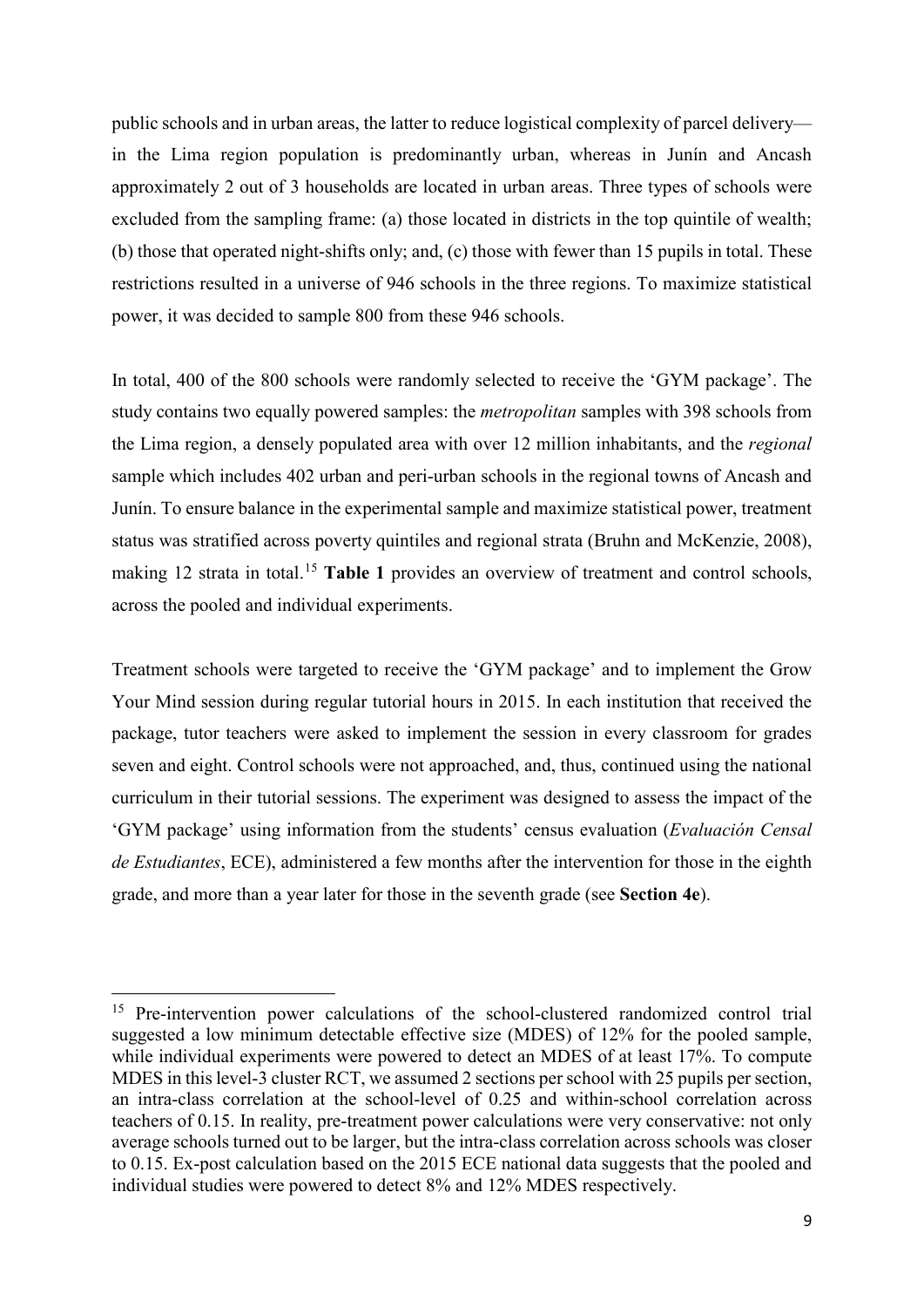#### (b) Implementation

Packages were prepared in July 2015, at GRADE premises (in Lima). Each 'GYM package' was personalized for each school based on the number of classrooms in grades seven and eight, as reported in the 2014 Peru School Census.[16](#page-11-0) Once packages were ready, a private courier company was hired to deliver them to all schools in the treated group. Each package contained an official letter from MINEDU (signed by the Director of the Secondary Level) addressing the head teacher of the school. This letter was placed on the outside of the package so that it was visible to the person who received it.

To locate schools, the courier was given the name of the institution, full address and (when available) contact phone numbers, as reported in the publicly available information system of MINEDU called ESCALE. The initial aim was to deliver all packages during August 2015. However, there were problems with some of the deliveries because the information given to the courier company was not detailed enough and/or was not accurate. For this reason, for a group of schools the courier company was given a physical map to locate the district (elaborated with Google Maps, using the geo-referenced location from the school) and the most up to date information about phone numbers (which was not necessarily information that was publicly available at that time). This information was obtained from the data division of the Ministry (*Sistema de Información de Apoyo a la Gestión de la Institución Educativa*, SIAGIE). Based on this strategy, the delivery of packages was completed between August and September 2015. As part of the protocol, each school that received the package signed a delivery receipt.

#### (c) Monitoring delivery and compliance

 $\overline{a}$ 

A small tracking team, composed of two individuals with experience in telemarketing, was trained to monitor–through phone calls–all schools that had received the 'GYM package' according to the courier. The tracking exercise had multiple purposes. First, to make sure that the 'GYM package' had been received by tutor teachers in each school. Second, to ask if there were any doubts about the nature of the sessions and/or if the material they received was incomplete. Third, to monitor when sessions were going to take place and/or to ask why

<span id="page-11-0"></span><sup>&</sup>lt;sup>16</sup> If the number of sections was uneven, we rounded it to the next even number (e.g., 4 packages were sent to schools with 3 sections). We assumed each section had 30 students.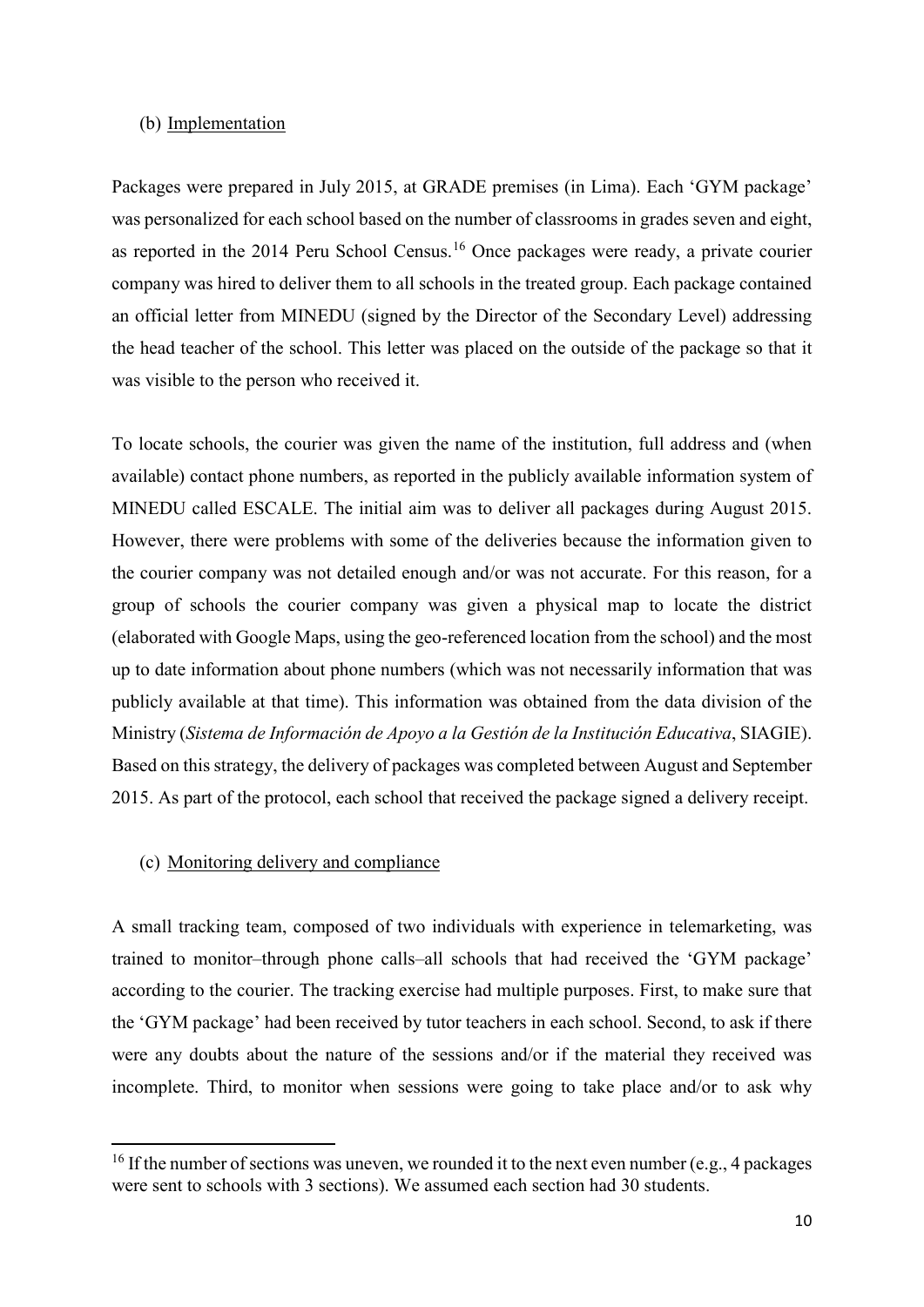sessions were not going to take place. Fourth, to remind schools that tutor teachers had to share by email at least one picture per classroom (with the students standing up next to the letters prepared by them, and next to the GYM poster). For all these reasons (monitoring delivery and monitoring compliance of the sessions) the tracking team was in constant contact with both head teachers and tutor teachers from September and up to December 2015 (the end of the school year). This tracking exercise was complemented with massive email remainders.

The results of the delivery process and compliance are reported in **Table 2**. From the 400 schools assigned to treatment, 340 of them received the 'GYM package' (85%; 79% in the *metropolitan* sample, 91% in the *regional* sample). Those cases where the package did not reach its destination include very remote areas and/or cases in which the courier was not able to locate the school. In addition, there were a handful of cases in which the school did not want to receive the package. Considering all eligible schools (**Table 2**, Panel A), 60% declared having administered at least 1 'GYM session', whereas 55% provided physical evidence (i.e., a picture) of at least 1 'GYM session'. In our analysis, we define a school as a complier if there is evidence (i.e., pictures) that GYM sessions were administered in all classrooms at a given grade. Following that definition, the compliance rate was 45% in the eighth grade and 43% in the seventh grade. A larger compliance rate is observed in the *regional* sample, however, this difference is driven by differences in the package delivery success rate; when looking at the compliance rates among those that received the package (**Table 2**, panel B), the difference (in percentage points) reduces substantially. When sessions did not take place, the tracking team was asked to inquire about the reason. The most common reason was lack of time due to other activities.

# (d) Cost

Efforts to develop a scalable intervention resulted in a highly inexpensive tool. Typical schoollevel interventions incur substantial costs in teacher training and school visits; the 'GYM package' requires neither of them. As a result, the unit cost of "°¡Expande tu mente!" was \$55 per treatment school or \$0.20 per pupil (on average). Intervention costs were split between (a) courier services for parcel delivery (30%), (b) telephone operators for monitoring (20%) and (c) printing and packing of intervention materials (50%).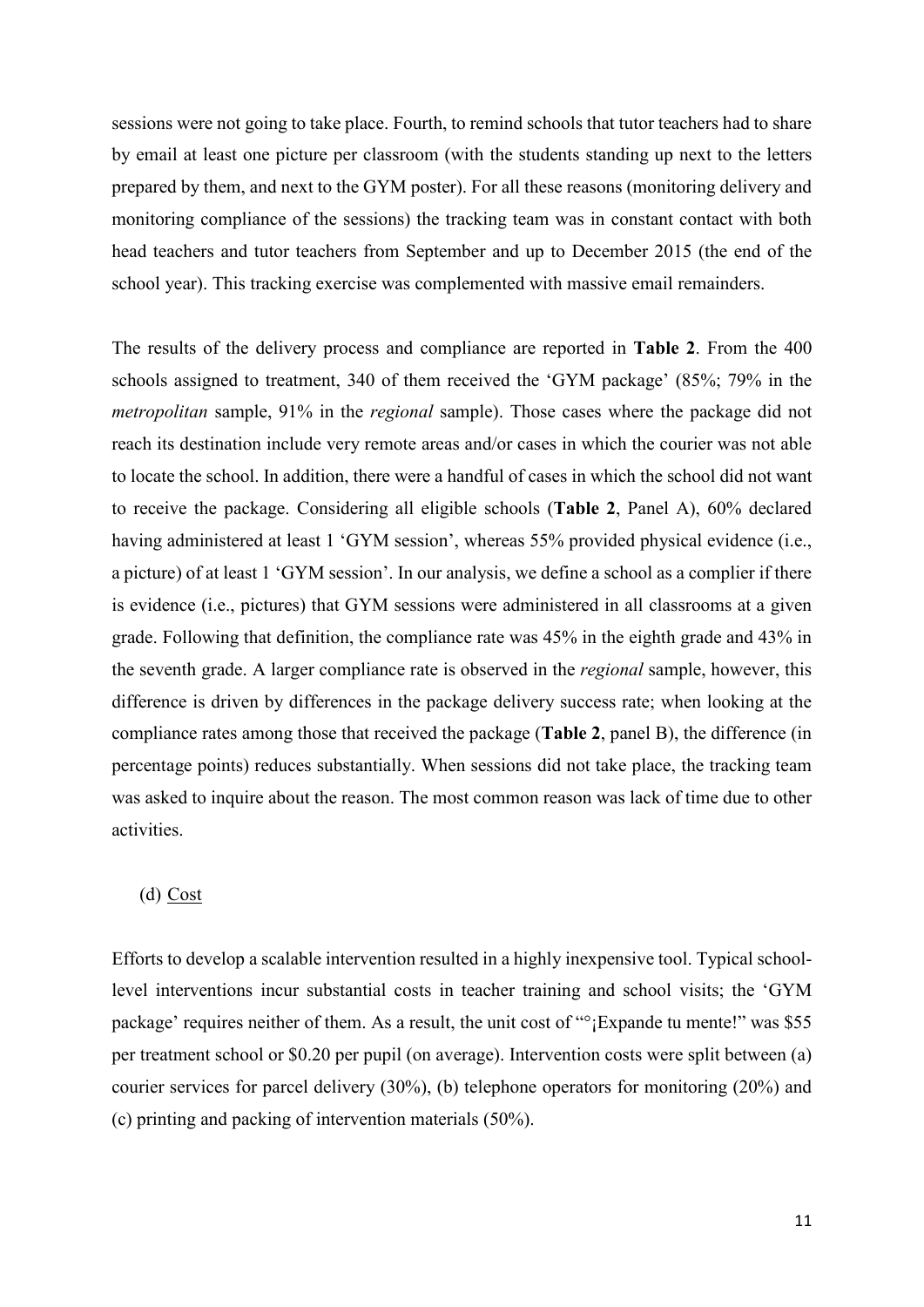#### **5. Data**

 $\overline{a}$ 

#### (a) Students' census evaluation

The experiment was designed to assess the impact of the 'GYM package' using results from the annual students' census evaluation (*Evaluación Censal de Estudiantes*, ECE) administered by MINEDU. The strategy of asking teachers from grades seven and eight to implement the 'GYM session' generated two separate evaluation cohorts: the eighth-grade cohort assessed in the ECE 2015, and the seventh-grade cohort assessed in the ECE 2016. First introduced at the secondary education level in 2015, the ECE administers *Mathematics* and *Reading Comprehension* tests to all students enrolled in grade eight. [17](#page-13-0) In 2016, the evaluation included a *History, Geography and Economics* test. These are our key outcomes measures.

The ECE in 2015 and 2016 were administered in mid-November. All pupils were requested to sit their exams on the same dates throughout the entire Peruvian geography. Test content and marking were carried out centrally by MINEDU, while the administration of the tests was under the supervision of a bespoke team of enumerators. The ECE data set provides individual test scores for all participating students. Based on these scores, students are classified into four groups according to their level of learning: 'Before beginning', 'Beginning', 'In process' and 'Satisfactory'. Only those in the 'Satisfactory' group have achieved a learning level consistent with their current grade. In 2015, this accounted for 9.5% in *Mathematics* and 14.7% in *Reading Comprehension* for all the student populations in the eighth grade.

Apart from test scores, the ECE also collects pupil background data via a self-administered questionnaire, which includes standard modules on household, parental and student socioeconomic characteristics, one question on education expectations (¿What is the highest education level you expect to achieve?) and, in the ECE 2015 only, two Likert scales to measure students' perceptions about their ability to understand and complete different tasks related to math and reading comprehension (respectively). We test the impact of the intervention on education expectations and students' self-perception of their own abilities in these two subjects to improve our understanding of the mechanisms.

<span id="page-13-0"></span> $17$  Two other ECE studies take place annually in Peru, a census assessment of students in Year 2 and a sample assessment for Year 4s. For our study, only data from the Year 8 ECE is relevant.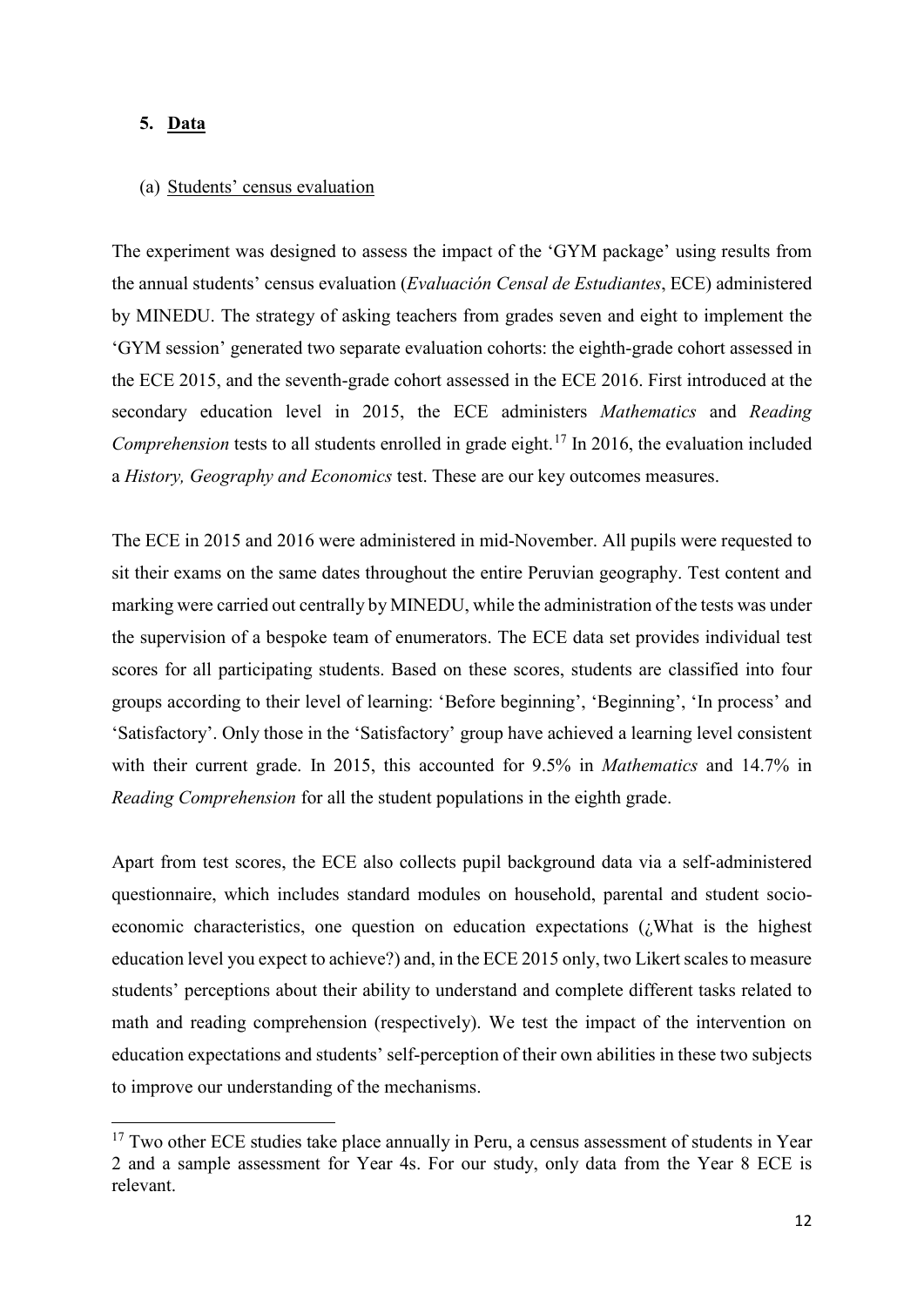#### (b) Descriptive statistics

In **Table 3** we report school characteristics by geographical sample. The information corresponds to the 2014 School Census (Panel A to D) and ECE 2015 (Panel E). Differences between both samples (*metropolitan* versus *regional*) are substantial. Schools in the *metropolitan* sample are larger –with more classrooms, and more students per classroom– more likely to have an afternoon shift, and in most cases have better physical infrastructure (access to sewage, existence of a science laboratory) than those in the *regional* sample; they are also less likely to have bilingual schools and to be in districts where the main Peruvian social programs operate. Concerning students' achievement in these schools, attainment is higher in the *metropolitan* sample, but grade attainment is low in general; in *Mathematics* and *Reading Comprehension*, only 6% and 11% attain a satisfactory level in each subject, respectively.<sup>[18](#page-14-0)</sup>

Based on this information, we also report results from the balancing tests (see **Table A1** in the Web Appendix). Treatment and control schools appear to be similar in most observed dimensions. Some differences are observed (by day shift and sex), however, these differences are not substantial in magnitude. Unfortunately, no ECE was available before treatment to confirm balancing in the outcome variables, as 2015 was the first year in which ECE was administered in schools at the secondary level.

**Figure 2** presents kernel distributions for *Mathematics* and *Reading Comprehension* standardized test scores in 2015, separately for treatment and control schools, **Figure 3** presents analogous information for 2016, including also scores from *History, Geography, and Economics*. A clear pattern arises whereby improvements are observed in all areas and both years in the *regional* sample. In contrast, no such improvements are observed in the *metropolitan* sample. This graphical analysis strongly mirrors the parametric analysis presented later in the paper.

<u>.</u>

<span id="page-14-0"></span><sup>&</sup>lt;sup>18</sup> Results correspond to the control group.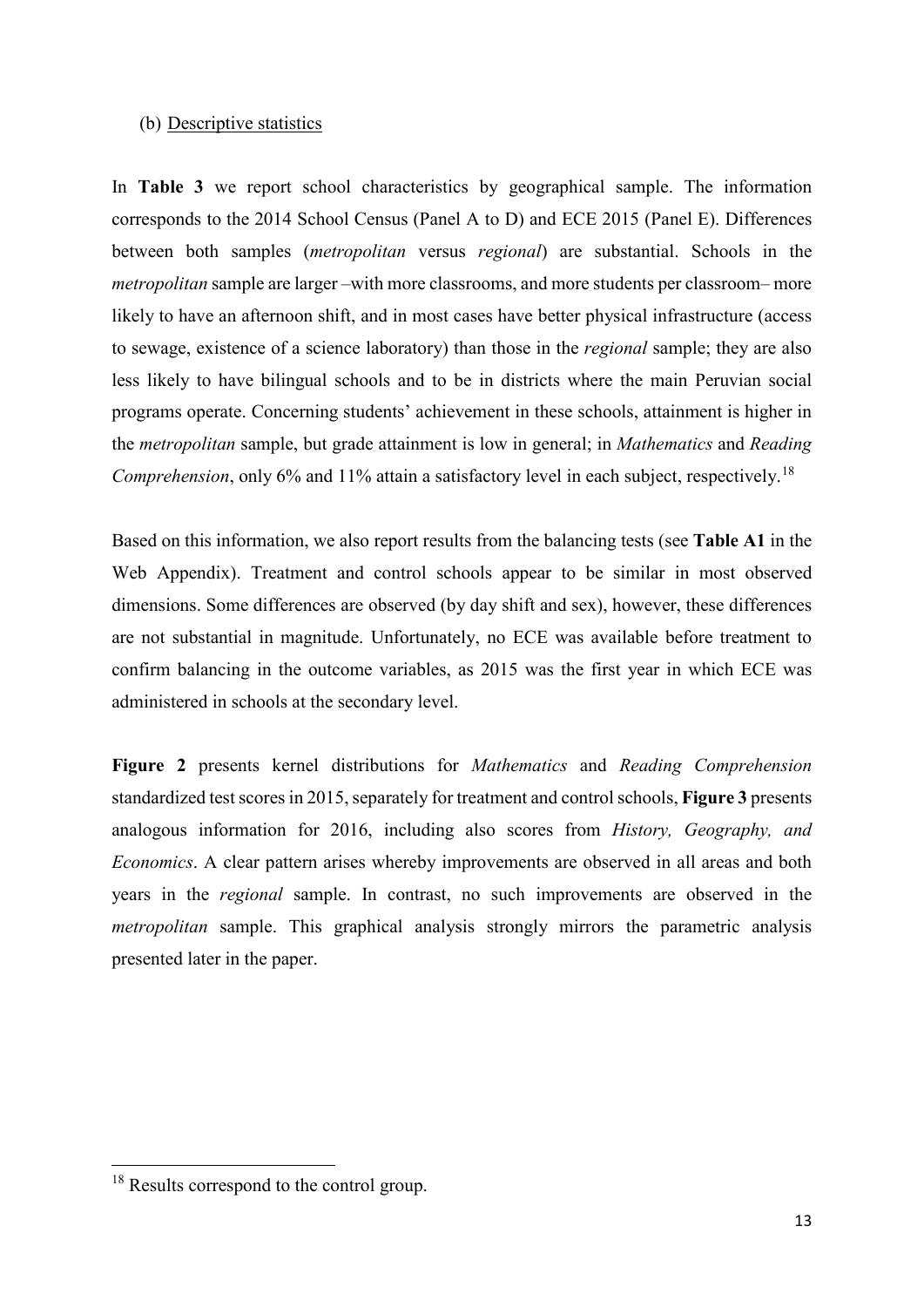#### **6. Evaluation strategy**

**.** 

To empirically assess the magnitude of the impact of the 'GYM package', we apply the following Intent-to-Treat (ITT) estimation model,

$$
Y_{ijs} = \alpha + \beta G Y M_j + \mu_s + \varepsilon_{ijs} \tag{1}
$$

where  $Y_{ijs}$  is an outcome variable for pupil i, in school j and randomization strata s;  $GYM_j$  is a variable that takes the value of 1 if j was assigned to treatment (i.e., to receive the 'GYM package') status, 0 otherwise. Thus, the coefficient  $\beta$  provides an estimate of the intent-to-treat treatment effect. We also include a full set of strata dummies,  $\mu_s$ , to account for the study design. When drawing inference, here and onwards we correct standard errors for school-level clustering.[19](#page-15-0)

Under imperfect compliance, the ITT comparison underestimates the average treatment on the treated (ATT). Using our monitoring data, we classify schools according to whether all GYM sessions were implemented before the  $ECE = Treated_i$  is a binary variable that takes the value of 1 in that case and 0 otherwise. In Equation (2), we retrieve ATT estimates by instrumenting Treated, with the original assignment status,  $GYM_i$ ,

$$
Y_{ijs} = \alpha + \beta_{LATE} T \widehat{reated}_j + \mu_s + \varepsilon_{ijs} \tag{2}
$$

Given the random nature of the instrumental variable, with this specification, we can obtain the ATT for the sub-sample of complying schools. There are many alternative definitions for compliance in our study, ranging from whether schools received the parcel to whether objective evidence for session implementation is available. We focus on the most demanding definition: *Treated<sub>j</sub>* = 1 if 'all sections from a certain grade in school j (7<sup>th</sup> and 8<sup>th</sup> grade, depending on whether the focus in on medium-term or short-term estimates, respectively) provided photographic evidence of implementation'.

<span id="page-15-0"></span> $19$  Not only is it appropriate, with a random assignment at the school level, but in the knowledge that errors are strongly correlated within schools, failure to account for this source of clustered correlation could invalidate our inferencing tests. With 799 schools in our analysis sample, we can be confident that cluster corrections will not suffer from finite sample biases**.**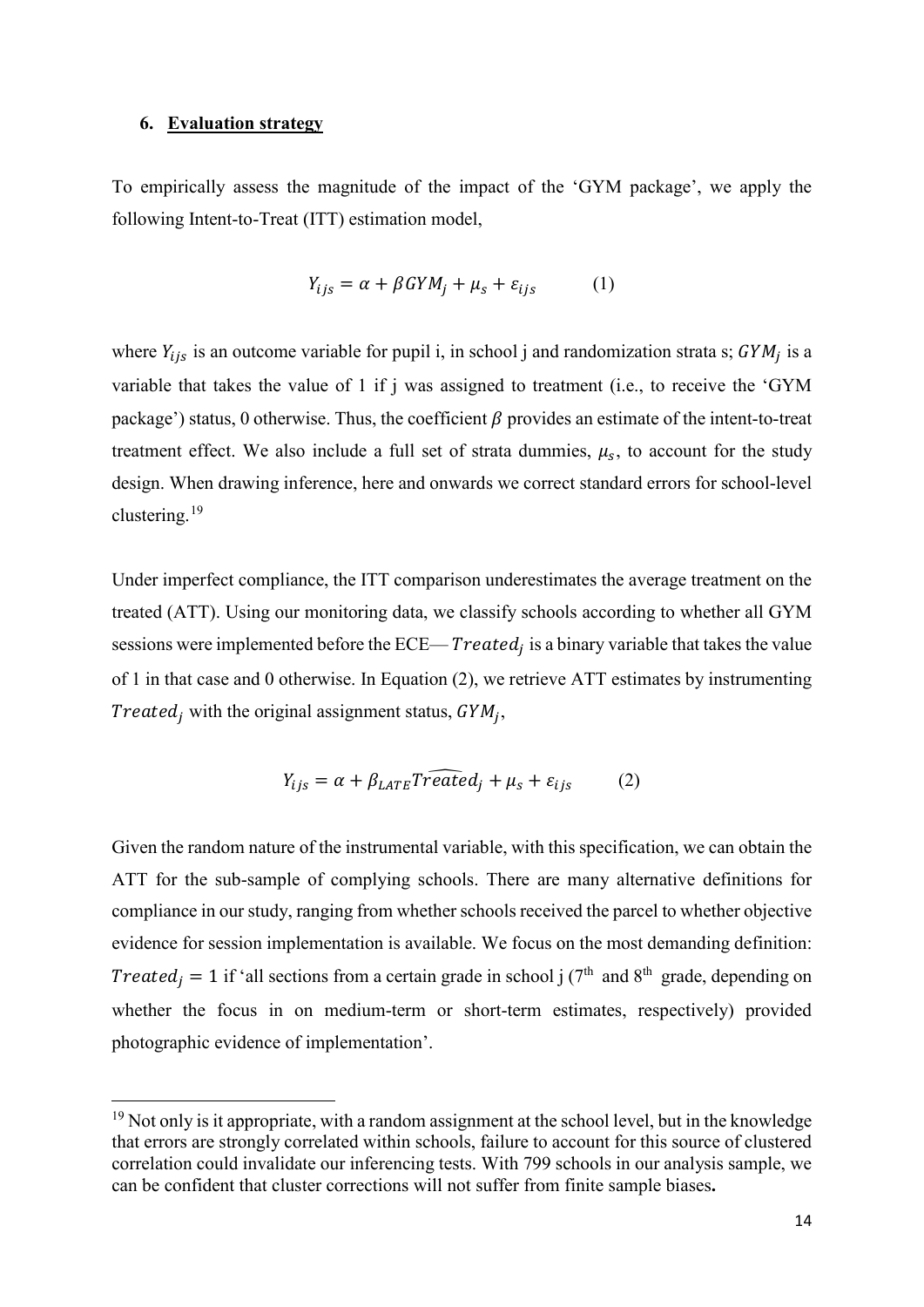#### **7. Results**

#### *Short-term impacts*

Results from the impact of the intervention after two months of implementation are reported in **Table 4**, for the full sample and the *metropolitan* and *regional* samples. In this and all other tables from here onwards, test scores are standardized to the mean and standard deviation of the control group. Results from ITT estimates (Equation (1)) are reported in **Panel (A)**. Point estimates suggest that the 'GYM package' had an ITT impact both on *Mathematics* and *Reading Comprehension*, however only the former is significant at standard levels. Specifically, students in schools assigned to receive the 'GYM package' increased their average test score in *Mathematics* by 5% of a standard deviation (the point estimate for *Reading Comprehension* is of a similar magnitude, 4%). Differences in the impact of the intervention between the two geographical samples are striking. Students in the *metropolitan* sample appear to have not benefited from the intervention with point estimates close to zero. In contrast, benefits in the *regional* sample are substantial: students from schools assigned to receive the 'GYM package' in this sample increased their test scores in *Mathematics* and *Reading Comprehension* by 13% and 9% of a standard deviation, respectively.

Under imperfect compliance, ITT estimates provide a lower bound of impact. LATE estimates confirm this. We use 'schools that provided picture-verification for all classes in eighth-grade' as the LATE definition of treatment, and assignment status as the instrumental variable. These results are reported in **Panel B**. In the full sample, the GYM intervention had an impact of 15% in *Mathematics* test scores –the point estimate for *Reading Comprehension* was 11%, also statistically insignificant. The impact observed in the full sample is driven by the impact of the 'GYM package' among complier schools in the *regional* sample, with improvements in these subjects by 34% and 22% (respectively). In the Web Appendix, we replicate ITT and LATE estimates using school-level aggregated outcome measures (see **Table A2**). This specification provides equivalent findings, but with larger standardized impacts.

In **Table 5**, we report results transforming the test scores for *Mathematics* and *Reading Comprehension* into binary variables according to whether students' results are considered to be at the 'Before beginning' level (the lowest level), 'Beginning', 'In process' or 'Satisfactory' level (the highest level), following the standards of the school curriculum in Peru. For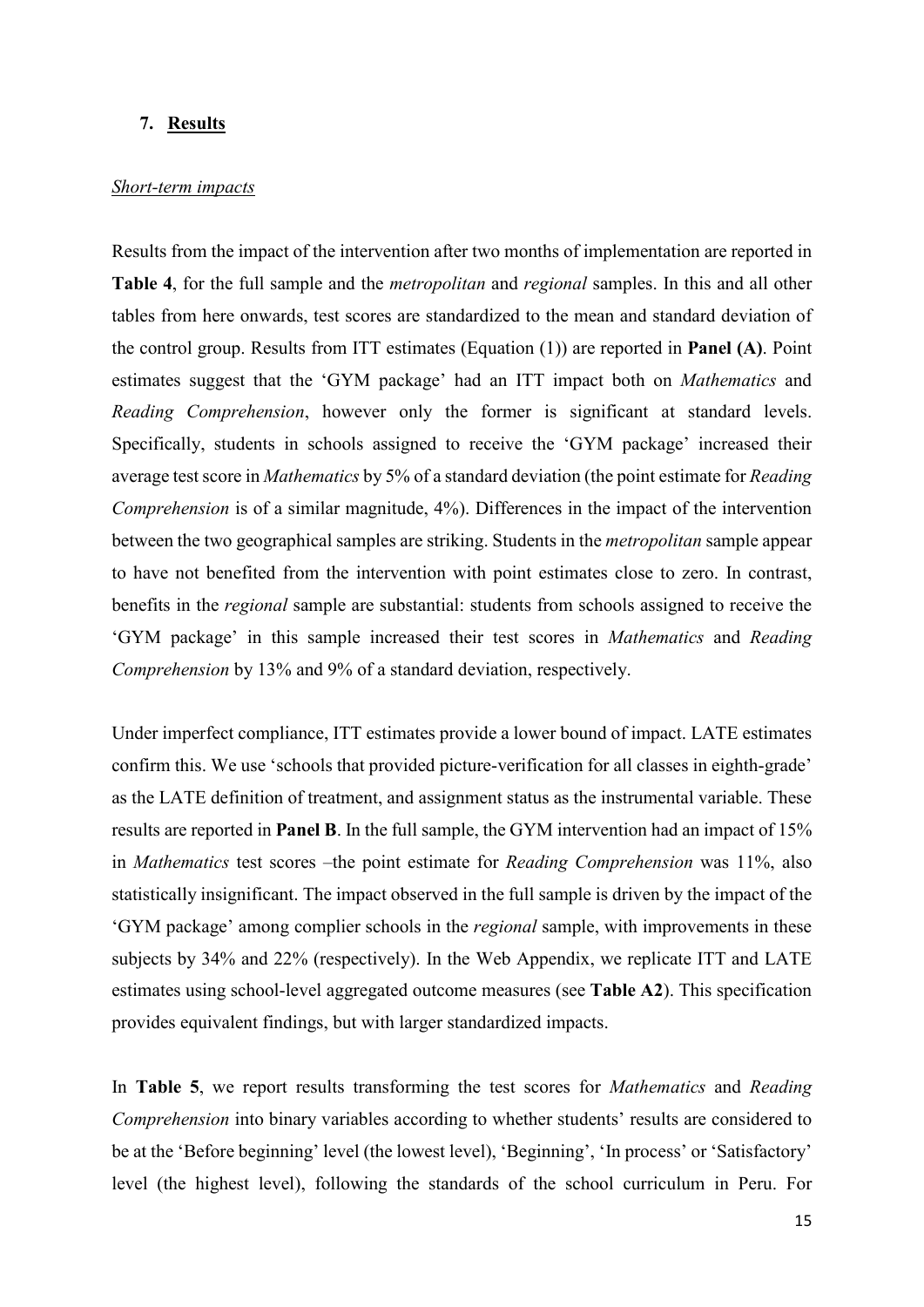*Mathematics* (Panel A), improvements are observed across the whole distribution of grades. Specifically, we observe both reductions in the proportion of students in the lowest grade category ('Before beginning') and improvements in the proportion in the 'In process' and 'Satisfactory' categories. As before, results are driven by the *regional* sample. Point estimates obtained for the 'Satisfactory' category (ITT coefficients of 1 p.p. in the full sample and 2.3 p.p. in the regional sample) represent improvement by 17% and 38%, respectively. Similar results are observed for *Reading Comprehension* (Panel B) but in this case, point estimates are smaller and, in some cases, marginally insignificant.

Overall, our estimates show strong evidence of the substantial impact of the intervention in the *regional* sample, but not in the *metropolitan* sample. It is difficult to single out a specific reason that might drive these results. One possible explanation is that "*¡Expande tu Mente!*" is more likely to succeed among students with low-achievement—as evidence from other countries has also shown. At the same time, schools in the *metropolitan* sample are larger and better equipped. It is likely that that the GYM intervention might have been more salient in a regional context, where teachers have fewer teaching tools at their disposal. Besides, the fact that the average classroom size is lower in the *regional* sample might have contributed to the success of the GYM sessions—everything else equal, a session that requires all students to read an article is more likely to be effectively delivered in a smaller classroom.

#### *Robustness checks and heterogeneous estimates*

<u>.</u>

There might be concerns that remote schools in the treatment group were more likely not to receive the 'GYM package', thereby potentially generating sample selectivity. To deal with this, we report results excluding remote schools from the control group. We do this by excluding schools from the control group located in areas the courier was not able to reach. These results largely resemble those obtained from our main sample (see **Table A3** in the Web Appendix). Also, our core analysis results remain robust to controlling for school characteristics that are different between schools assigned to treatment and control.<sup>[20](#page-17-0)</sup>

<span id="page-17-0"></span> $20$  Though the stratified randomization strategy was designed to minimize systematic imbalances between the treated and control samples, this possibility could not be ruled out. A key balancing test would have been to assess whether school attainment between treatment and control schools differed before treatment. Unfortunately, no school assessment data were available before 2015. Instead, we carried out a balancing test using administrative schoollevel data obtained from the 2014 Annual School Census. Treatment and control schools do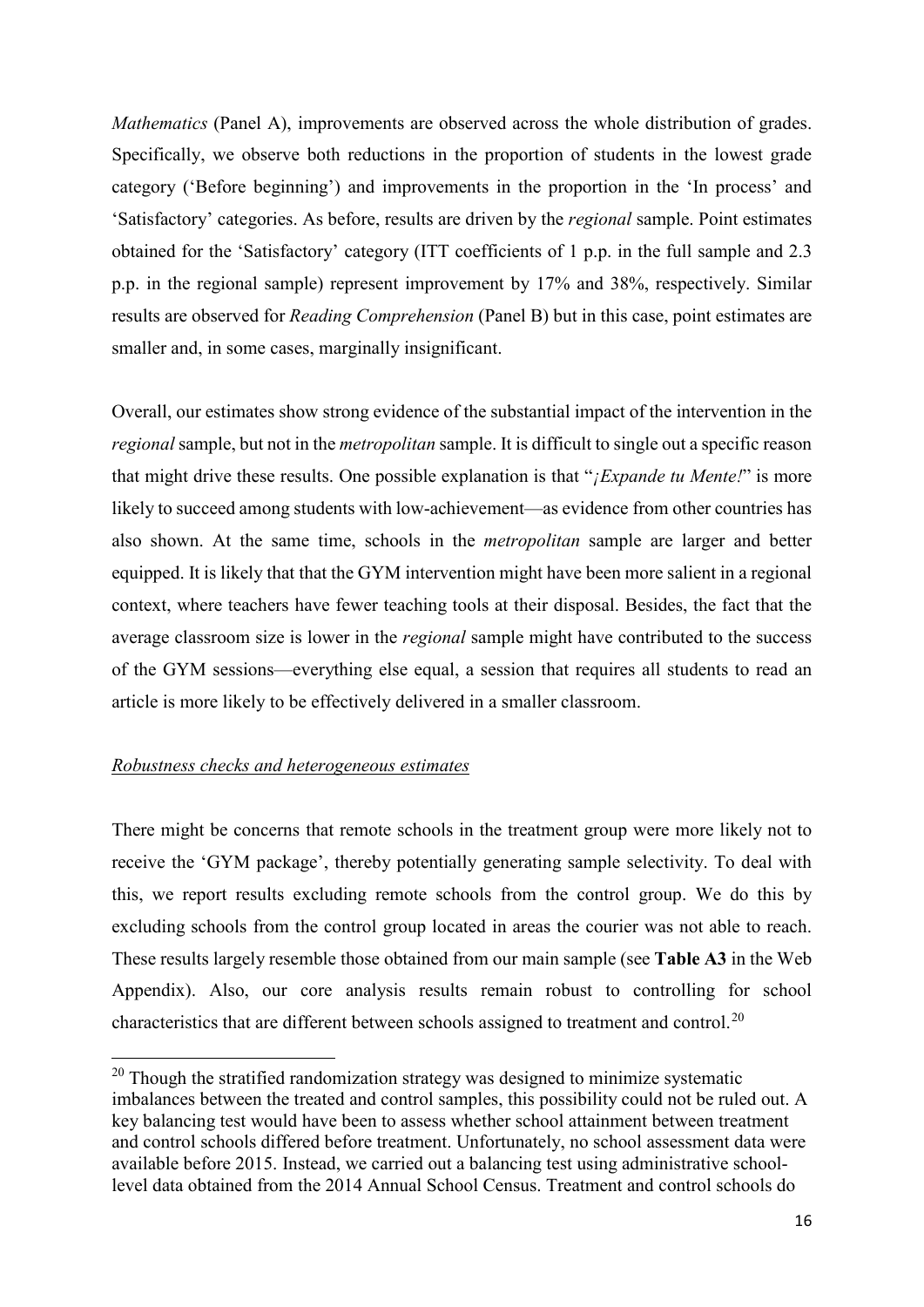We also test for heterogeneous results by gender and ethnicity. Students in the full sample are evenly distributed between males and females, and a minority (6%) has a language different than Spanish as the native tongue (11% in the *regional* sample). Spanish native speakers have substantially higher test scores than non-Spanish native speakers, whereas males have higher scores in mathematics and females in reading comprehension—in all cases mirroring patterns observed at the national level. In **Table 6**, we report estimates of the impact of the intervention by gender and ethnicity (*proxied* by the native tongue). We found no evidence of differential impacts between males and females, and, similarly, no evidence of differential impacts between Spanish and non-Spanish native speakers at standard levels of significance. Looking at the point estimates by the native tongue, point estimates are substantially larger for Spanish native speakers in the *regional* sample. At face value, this result might come as a surprise since other studies have found that growth mindset interventions tend to favor minorities that might be afflicted by racial stereotypes. We speculate that one reason that might explain why the impact of the intervention could be larger for Spanish native speakers is that a minimum level of reading comprehension is required to read and understand the Grow Your Mind article that is part of the intervention.

#### *Medium-term impacts*

<u>.</u>

Previous results reflect the short-term impact of the GYM intervention, measured approximately two months after the GYM session took place. While the impact on that cohort is only observed once, our design allows us to measure the impact 14 months after the intervention, on those students who were in the seventh grade in 2015 and eighth grade in 2016. These results are reported in **Table 7**. Point estimates for the full sample are like those observed the previous year: the impact of the GYM intervention is persistent in the *regional* sample, with ITT impacts by 10%, 12% and 10% of a standard deviation in *Mathematics*, *Reading* 

not differ in most tested characteristics. Balancing tests failed in only two covariates: whether the school segregated by gender; and, whether the school runs only morning shift or morning and afternoon shifts. The imbalanced variables could be driven by outliers as they represent very small distributions. For the robustness check we included the imbalanced school characteristics as controls, finding virtually the same results. Results are available upon request.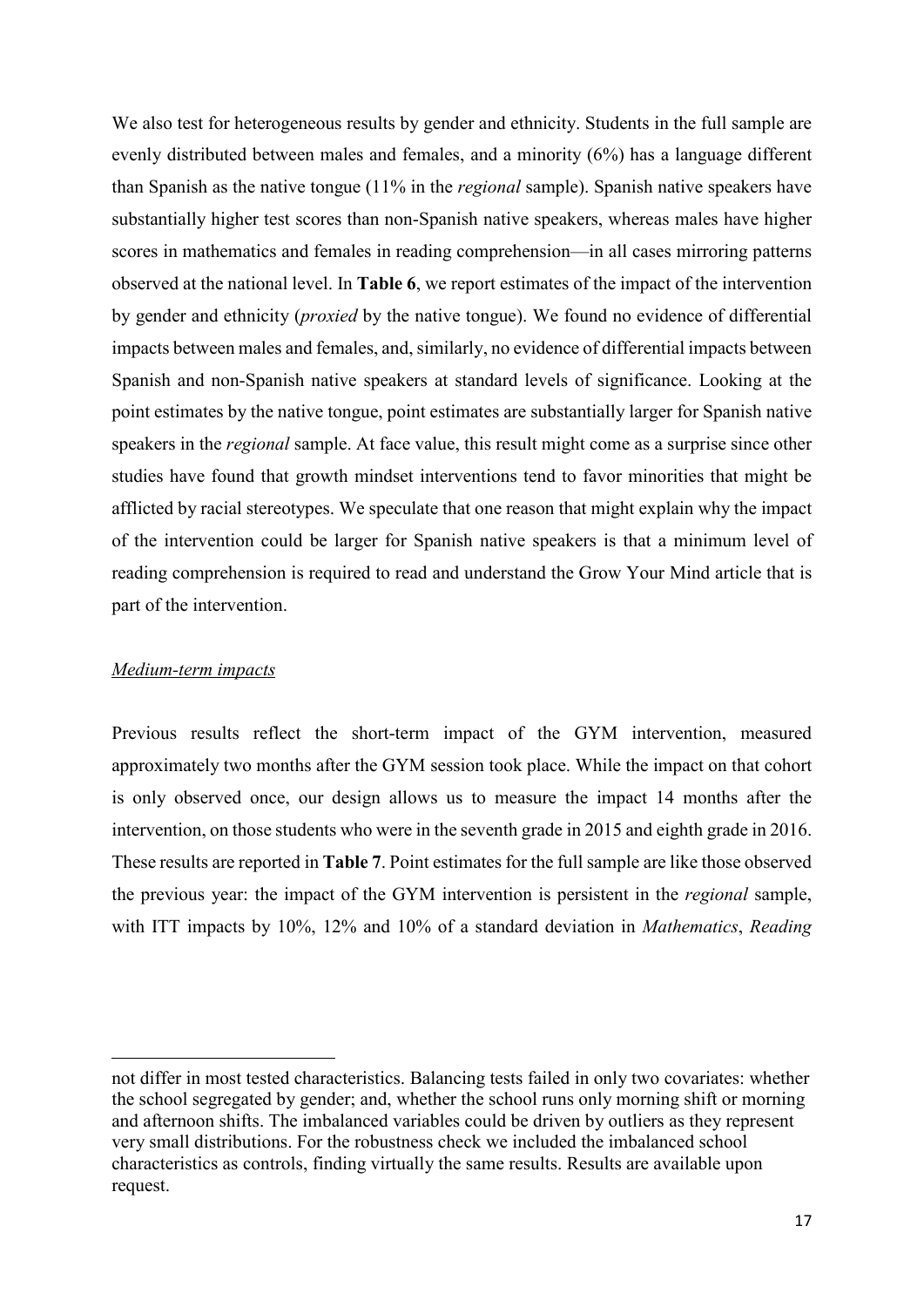*Comprehension*, and *History, Economics, and Geography*, respectively. Consistent with previous findings, no impact is observed in the *metropolitan* sample.[21](#page-19-0)

#### *Mechanisms*

 $\overline{a}$ 

The administrative data available do not allow us to fully uncover the mechanisms through which the intervention had an impact on students' test scores, however, there is some information available on the self-administered questionnaire that students assessed by MINEDU have to answer. In **Table 8** we provide evidence of the impact of the intervention on educational expectations (in the short and medium term), as well as on students' self-perception of their own abilities in math and reading comprehension (in the short-term). In the short-term, students in schools assigned to receive the 'GYM package' improved their expectation to attend university by 1.1 p.p. Consistent with previous findings, the ITT impact on expectations is virtually zero in the *metropolitan* sample, and approximately 1.8 p.p. in the *regional* sample. Results are very similar in the medium-term estimates, albeit marginally insignificant. Finally, our results do not suggest the intervention had an impact on students' beliefs about their own abilities in the short-term. It is possible that the intervention might have had an impact on this domain in the medium-term, once students realized they had improved their performance on both subjects—potentially thanks to an increased academic effort. Unfortunately, this hypothesis cannot be tested because the scales used to measure these self-perceptions were discontinued from the MINEDU questionnaire.

<span id="page-19-0"></span><sup>21</sup> By 2016, the research team knew the intervention had had an impact in the *regional* sample and not in the *metropolitan* sample. Because of this, we decided to randomly allocate half the schools from the *regional* sample to receive the 'GYM package' so that they could repeat the session at approximately the same month of the year. The instruments and protocols were identical, and the same monitoring procedure was put in place. The only difference was that, in this case, the letter to the head teacher and tutor teachers gave emphasis to the idea that the 'GYM session' should be repeated. Our analysis shows no additional impact from being assigned to repeat the 'GYM session'.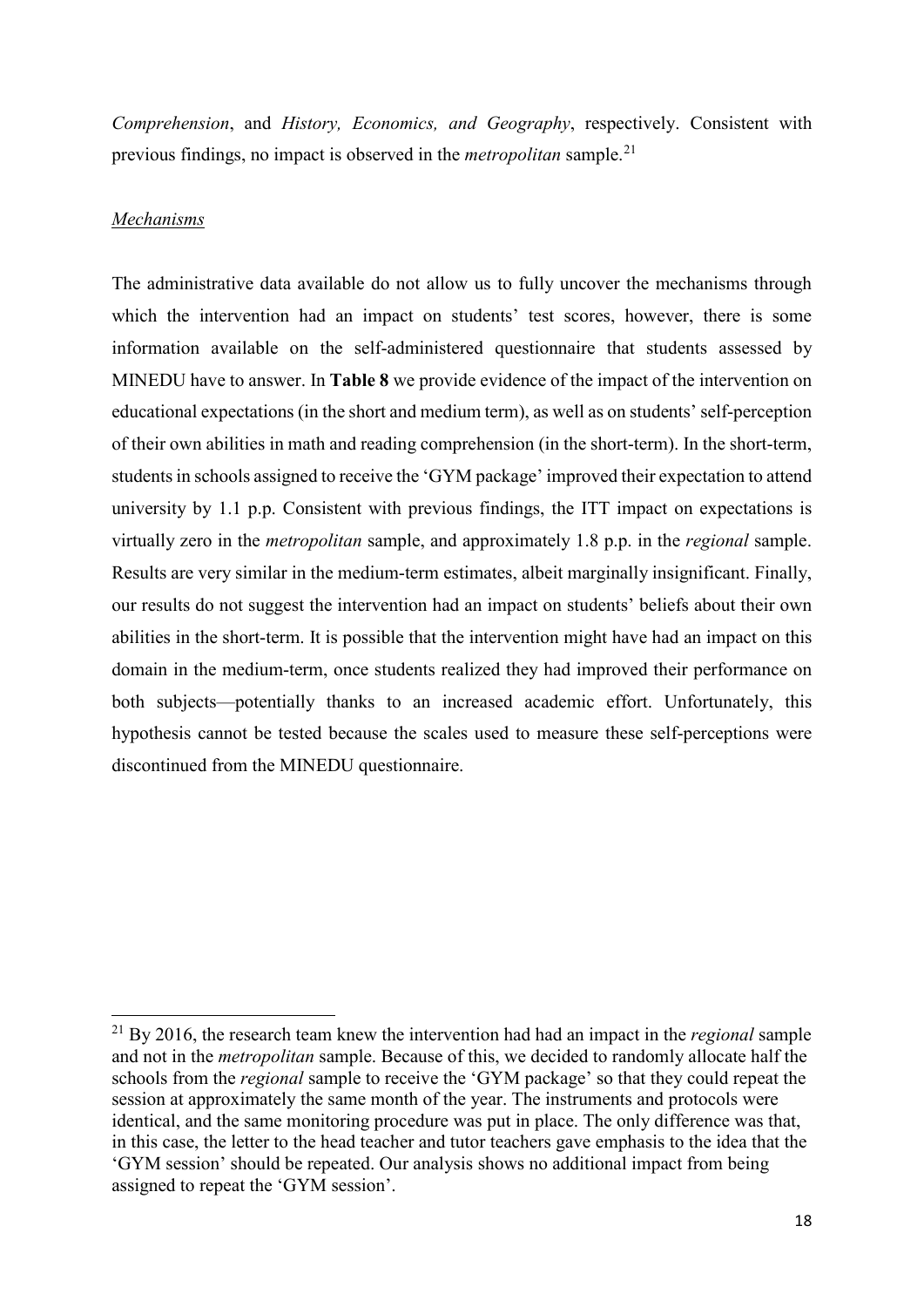#### **8. Conclusions and further agenda**

Peru is a middle-income country with high educational inequalities and where less than 2 out of 10 students from the secondary-level achieve an academic performance consistent with their school grade. We evaluated the impact of '*¡Expande tu Mente!*', a growth-mindset intervention, on standardized test scores among secondary-level students from public, urban schools in Peru. The study randomized the introduction of an in-class, 90-minute session delivered by school teachers. Our analysis shows that even when compliance was not perfect, the benefits of the intervention were relevant and long-lasting in the Peruvian context, especially in the regional context. At a cost of less than \$0.20 per pupil, this intervention holds the promise of a highly cost-effective, scalable and replicable educational tool. At the same time, the fact that we were able to detect gains in the regional sample but not in the metropolitan sample shows that the way the tool is introduced (design of the intervention) and the context in which this occurs (i.e., school and teacher characteristics) both matter to understand potential gains. While the results obtained in this study are encouraging, more still needs to be learned about specific ways through which Grow Your Mind interventions can be successful in different contexts (e.g., in metropolitan areas and rural areas in Peru; in other developing countries), for different students (e.g., article versus video versus animated story version), and how this type of psychosocial intervention can complement existing interventions. To the best of our knowledge, our study is the first to successfully test the impact of growth-mindset psychosocial stimulation tools in a developing country. Moreover, few have done so at the scale reported in this study.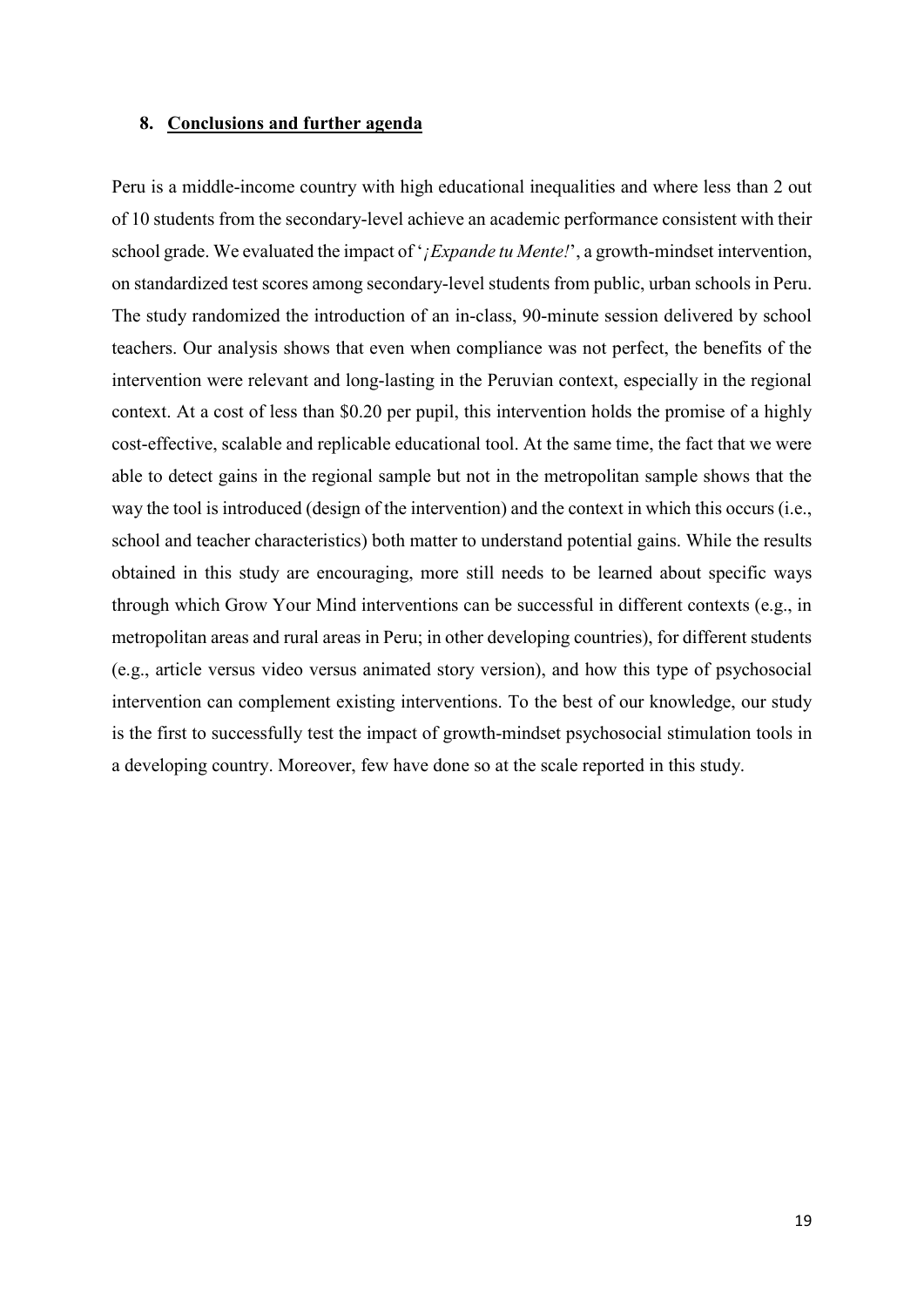# **References**

Alan, S., Boneva, T., Ertac, S. (2019). Ever failed, try again, succeed better: results from a randomized educational intervention on grit. *The Quarterly Journal of Economics,* 134(3), 1121-1162.

Aronson, E. (1999). The power of self-persuasion. *American Psychologist,* 54, 875-884.

Aronson, J., C. Fried y C. Good (2002). Reducing the effects of stereotype threat on African American college students by shaping theories of intelligence. *Journal of Experimental Social Psychology*, 38, 113-125.

Bandura, M. y C. Dweck (1985). The relationship of conceptions of intelligence and achievement goals to achievement-related cognition, affect and behavior. Unpublished manuscript, Harvard University.

Bettinger, E., Ludvigsen, S., Rege, M., Solli, I., Yeager, D. (2018). Increasing perseverance in math: evidence from a field experiment in Norway. *Journal of Economic Behavior & Organization*, 146, 1-15.

Blackwell, L. A., K. H. Trzesniewski y C. S. Dweck (2007). Theories of intelligence and achievement across the junior high school transition: A longitudinal study and an intervention. *Child Development*, 78, 246-263.

Bruhn, M. y D. McKenzie (2008). In Pursuit of Balance: Randomization in Practice in Development Field Experiments. *American Economic Journal: Applied Economics*, 1(4), 200-232.

Cohen, G. L., J. García, N. Apfel y A. Master (2006). Reducing the racial achievement gap: A social-psychological intervention. *Science*, *313*, 1307-1310.

Cohen, G. L., J. García, V. Purdie-Vaugns, N. Apfel y P. Brzustoski (2009). Recursive processes in self-affirmation: Intervening to close the minority achievement gap. *Science*, 324, 400-403.

Countryman, J. (1992). Writing to learn mathematics: Methods that work, Portsmouth: Heinemann.

Cunha, F. y J. Heckman (2008). Formulating, Identifying and Estimating the Technology of Cognitive and Noncognitive Skill Formation. *Journal of Human Resources*, 43 (4), 738-782.

Dweck, C., y Leggett, E. (1988). A Social-Cognitive Approach to Motivation and Personality. *Psychological Review*, 95(2), 256-273.

Dweck, C., Chiu, C., y Hong, Y. (1995). Implicit theories and their role in judgments and reactions: A word from two perspectives. *Psychological inquiry*, 6 (4), 267-285.

Dweck, C. (2006). Mindset: The new psychology of success. Random House Incorporated.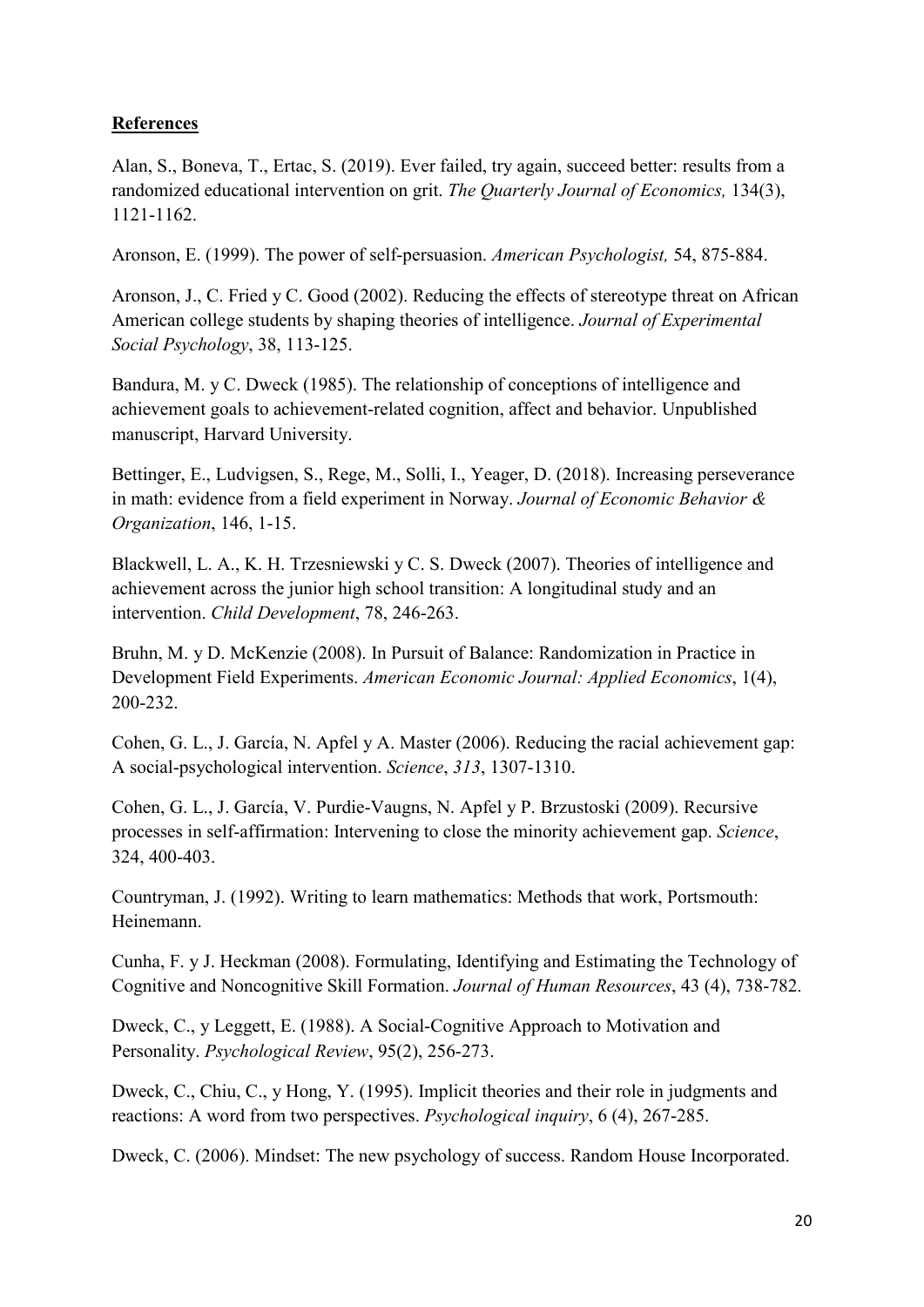Evans, D. y A. Popova (2015). What Really Works to Improve Learning in Developing Countries? An Analysis of Divergent Findings in Systematic Reviews. World Bank Policy Research Working Paper 7203.

Ganimian, A. (2019). Growth mindset interventions at scale: experimental evidence from Argentina. Mimeo.

Glewwe, P. y K. Muralidharan (2015). Improving School Education Outcomes in Developing Countries: Evidence, Knowledge Gaps, and Policy Implications. RISE Working paper.

Good, C., J. Aronson y M. Inzlicht (2003). Improving adolescents' standardized test performance: An intervention to reduce the effects of stereotype threat. *Journal of Applied Developmental Psychology*, 24, 645-662.

Heckman J., J. Stixrud y S. Urzua (2006). The effects of cognitive and noncognitive abilities on labor market outcomes and social behavior. *Journal of Labour Economics,* 24(3), 411- 482.

Hulleman, C. S. y J. M. Harackiewicz (2009). Making education relevant: Increasing interest and performance in high school science classes. *Science*, *326*, 1410-1412.

Marcotte, D. E. (2007). Schooling and test scores: A mother-natural experiment. *Economics of Education Review*, 26, 629-640.

Miyake, A., N. D. Kost-SmothFinkelstein, S. J. Pollock, G. L. Cohen y A. Ito (2010). Reducing the gender achievement gap in college science: A classroom study of values affirmation. *Science*, 330, 1234-1237.

Mueller, C. y C. Dweck (1998). Praise for intelligence can undermine children's motivation and performance. *Journal of personality and social psychology*, 75 (1), 33-52.

Outes, I., Sánchez, A., Vakis, R. (2017). Cambiando la mentalidad de los estudiantes: evaluación de impacto de ¡Expande tu mente! sobre el rendimiento académico en 3 regiones del Perú. Documento de Investigación 83. Lima: GRADE.

Oyserman, D., D. Bybee y K. Terry (2006). Possible selves and academic outcomes: How and when possible selves impel action. *Journal of Personality and Social Psychology*, 91, 188-204.

Paunesku, D., G. M. Walton, C. L. Romero, E. N. Smith, D. S. Yeager y C. S. Dweck (2015). Mindset interventions are a scalable treatment for academic underachievement. *Psychological Science,* 26(6), 784-793.

[Shnabel, N.](https://www.ncbi.nlm.nih.gov/pubmed/?term=Shnabel%20N%5BAuthor%5D&cauthor=true&cauthor_uid=23478675), V. [Purdie-Vaughns, J](https://www.ncbi.nlm.nih.gov/pubmed/?term=Purdie-Vaughns%20V%5BAuthor%5D&cauthor=true&cauthor_uid=23478675). E. [Cook, J.](https://www.ncbi.nlm.nih.gov/pubmed/?term=Cook%20JE%5BAuthor%5D&cauthor=true&cauthor_uid=23478675) [García y G. L.](https://www.ncbi.nlm.nih.gov/pubmed/?term=Garcia%20J%5BAuthor%5D&cauthor=true&cauthor_uid=23478675) [Cohen](https://www.ncbi.nlm.nih.gov/pubmed/?term=Cohen%20GL%5BAuthor%5D&cauthor=true&cauthor_uid=23478675) (2013). Demystifying values-affirmation interventions: writing about social belonging is a key to buffering against identity threat. Personality and Social Psychology Bulletin, 39(5), 663-676.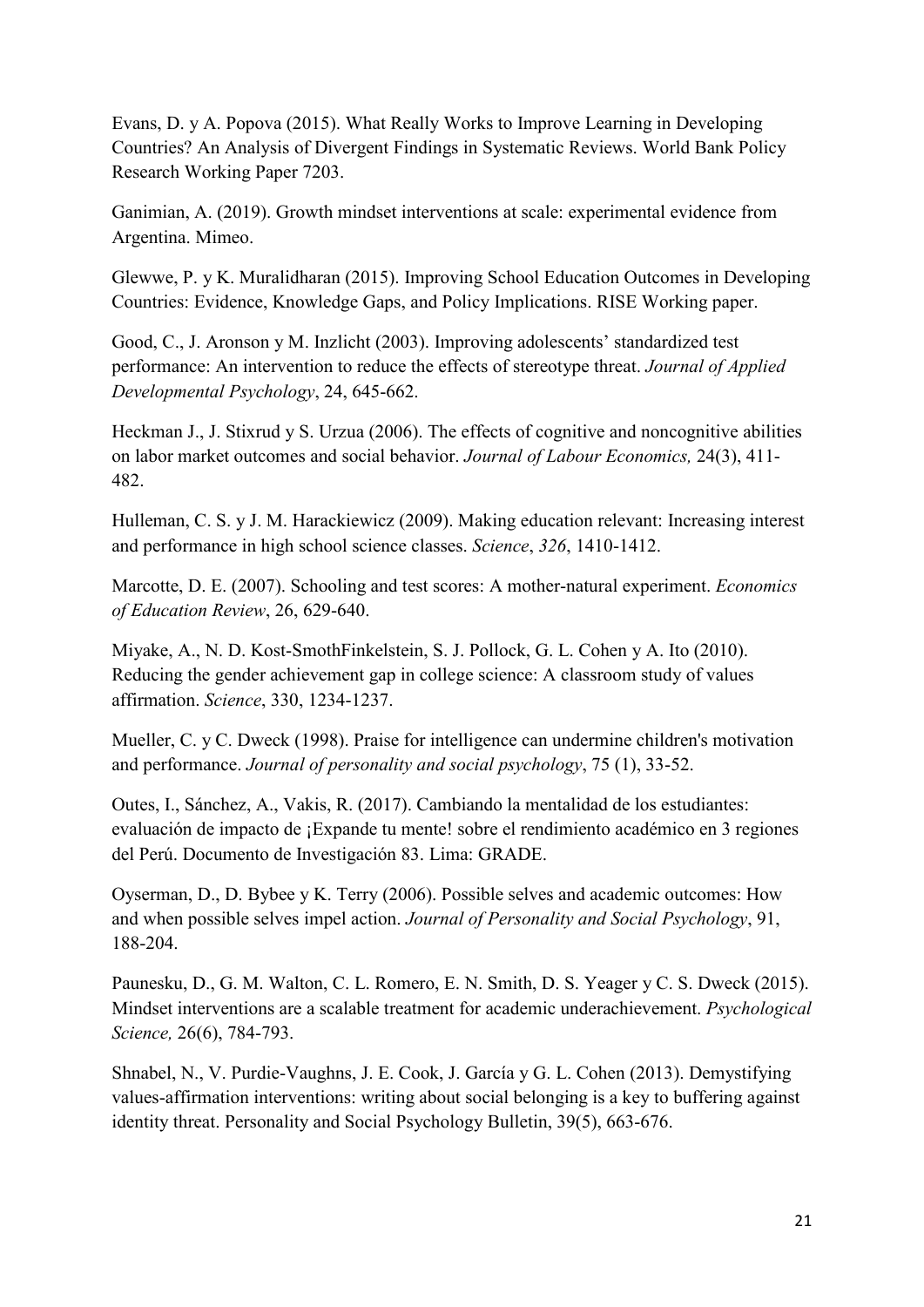Sisk, V., Burgoyne, A., Sun, J., Butler, J., Macnamara, B. (2018) To what extent and under which circumstances are growth mind-sets important to academic achievement? Two metaanalyses. *Psychological Science,* 29(4), 549-571.

Walton, G. M. y G. L. Cohen (2011). A brief social-belonging intervention improves academic and health outcomes among minority students. *Science,* 331, 1447-1451.

Walton, G. M. y G. L. Cohen (2007). A question of belonging: Race, social fit, and achievement. *Journal of Personality and Social Psychology*, 92, 82-96.

Wilson, T. D. y P. W. Linville (1982). Improving the academic performance of college freshmen: Attribution therapy revisited. *Journal of Personality and Social Psychology*, *42*, 367-376.

Wilson, T. D. y P. W. Linville (1985). Improving the performance of college freshmen with attributional techniques. *Journal of Personality and Social Psychology*, 49, 287-293.

Yeager, D., Hanselman, P., Walton, G., Murray, J., Crosnoe, R., Muller, C., Tipton, E., Schneider, B., Hulleman, C., Hinojosa, C., Paunesku, D., Romero, C., Flint, K., Roberts, A., Trott, J., Iachan, R., Buontempo, J., Man Yang, S., Carvalho, C., Hahn, R., Gopalan, M., Mhatre, P., Ferguson, R., Duckworth, A., Dweck, C. (2019). A national experiment reveals where a growth mindset improves achievement. *Nature*, 573.

Yeager, D. S., C. Romero, C. S. Hulleman, B. Schneider, C. Hinojosa, K. Flint y D. Greene (2016). Using design thinking to improve psychological interventions: The case of the growth mindset during the transition to high school. *[Journal of Educational Psychology](https://www.researchgate.net/journal/0022-0663_Journal_of_Educational_Psychology)*, 108(3), 374- 391.

Yeager, D. S., R. Johnson, B. Spitzer, K. Trzesniewski, J. Powers y C. S. Dweck (2014). The far-reaching effects of believing people can change: Implicit theories of personality shape stress, health, and achievement during adolescence. *Journal of Personality and Social Psychology,* 106, 867-884.

Yeager, D. y G. Walton (2011). Social-Psychological Interventions in Education. *Review of Educational Research*, 81(2), 267-301.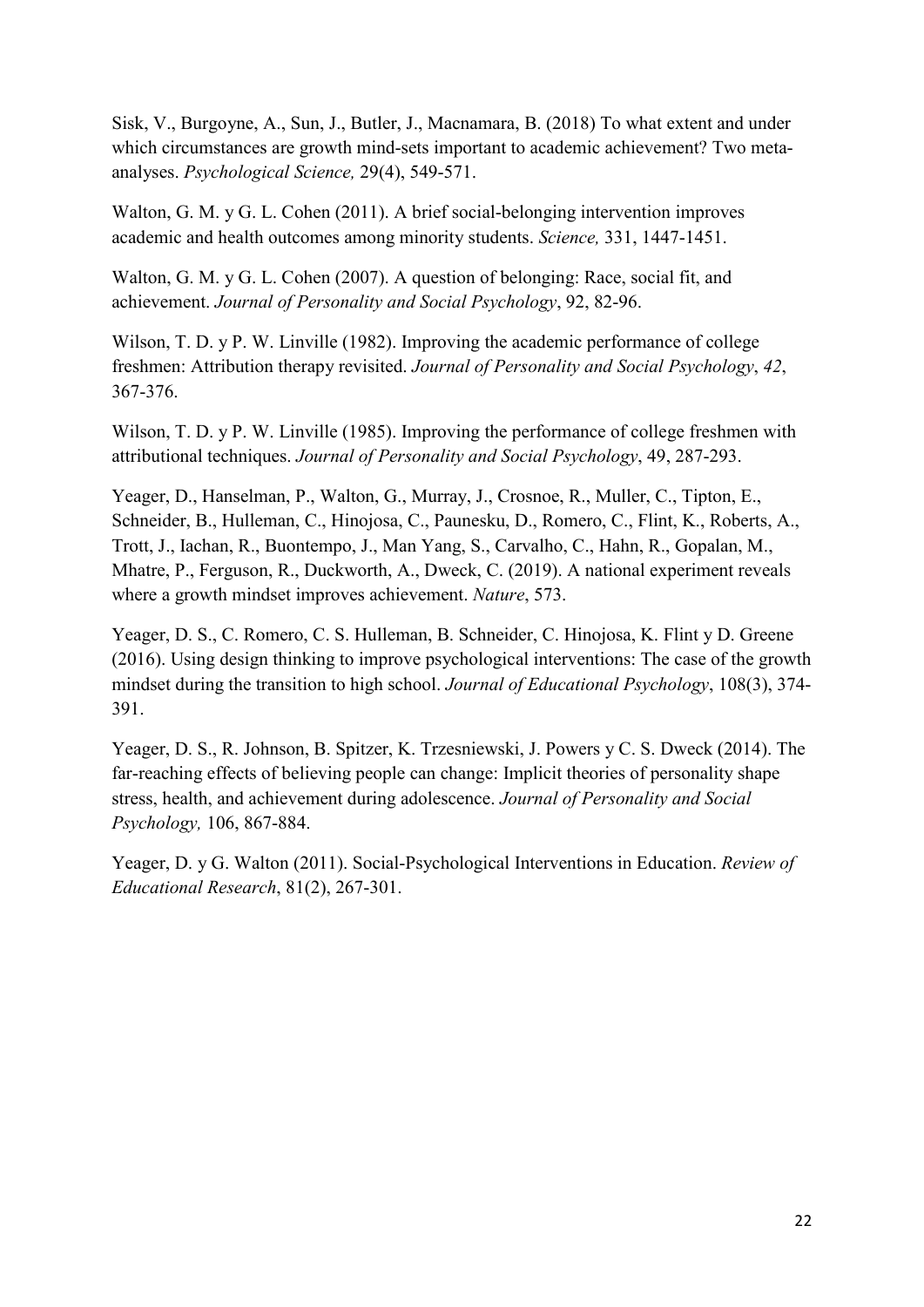

**Figure 1: description of the '¡Expande tu mente!' theory of change**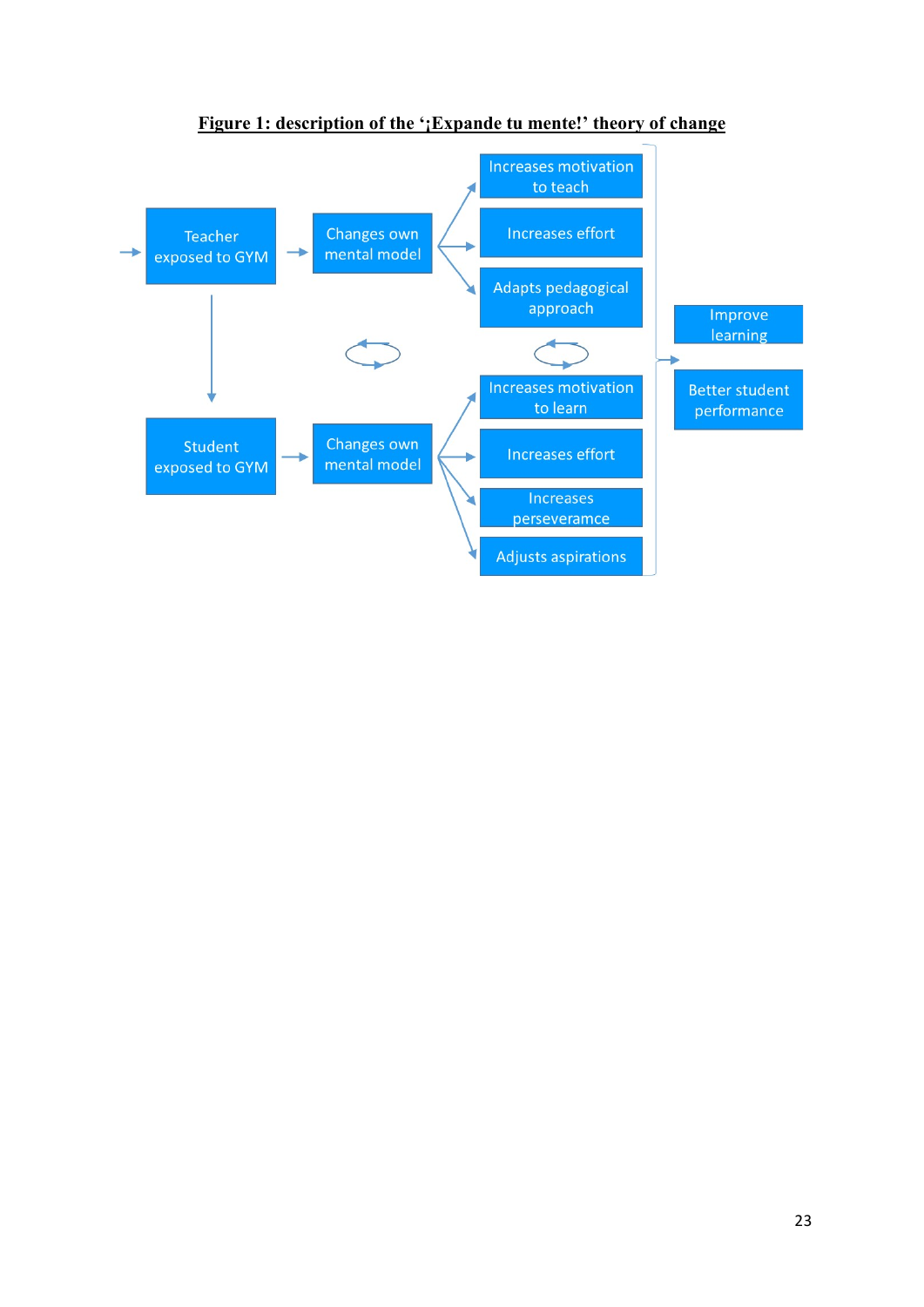

**Figure 2: kernel densities of test scores in 2015 (short-term effects)**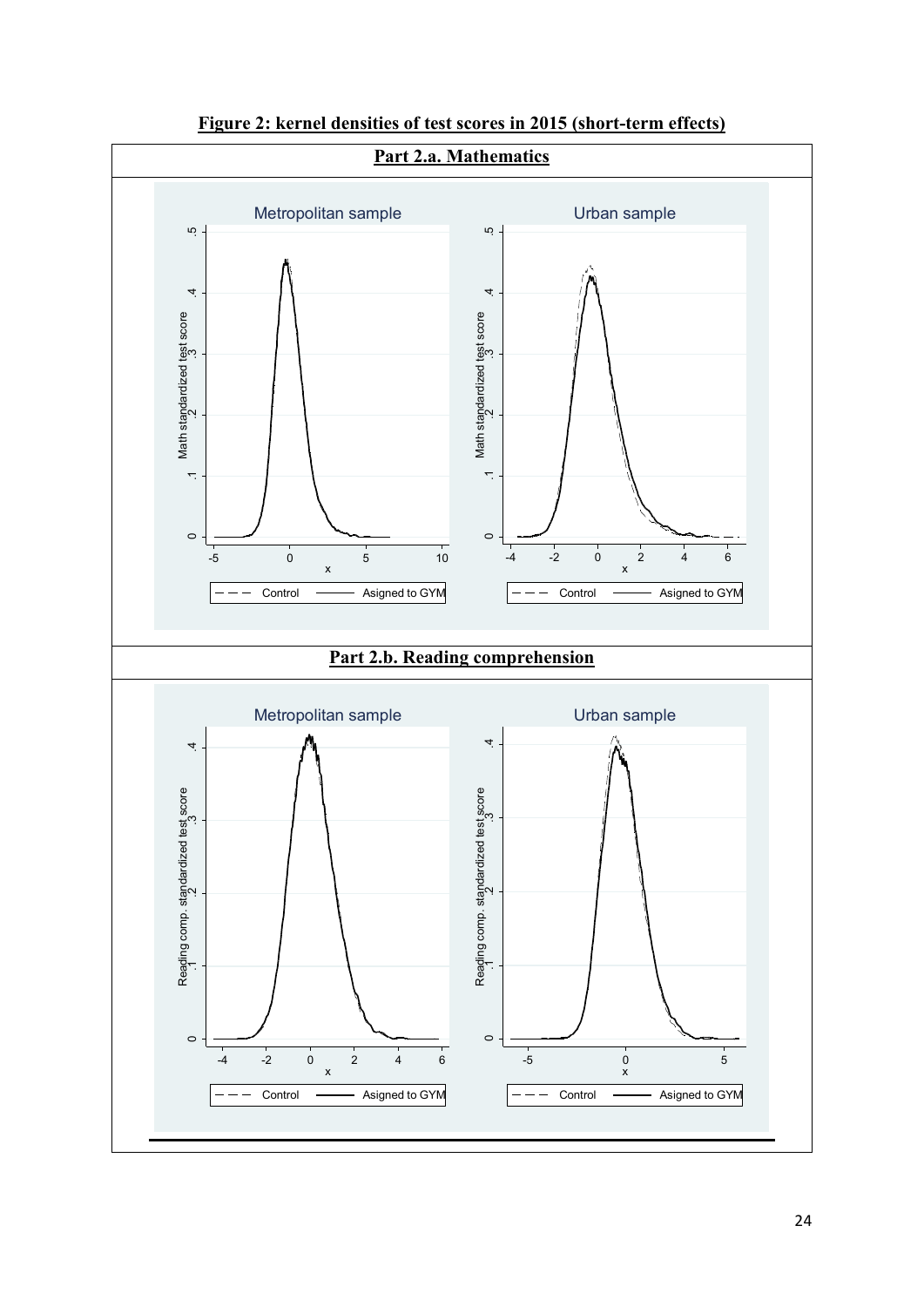

**Figure 3: kernel densities of test scores in 2016 (medium-term effects)**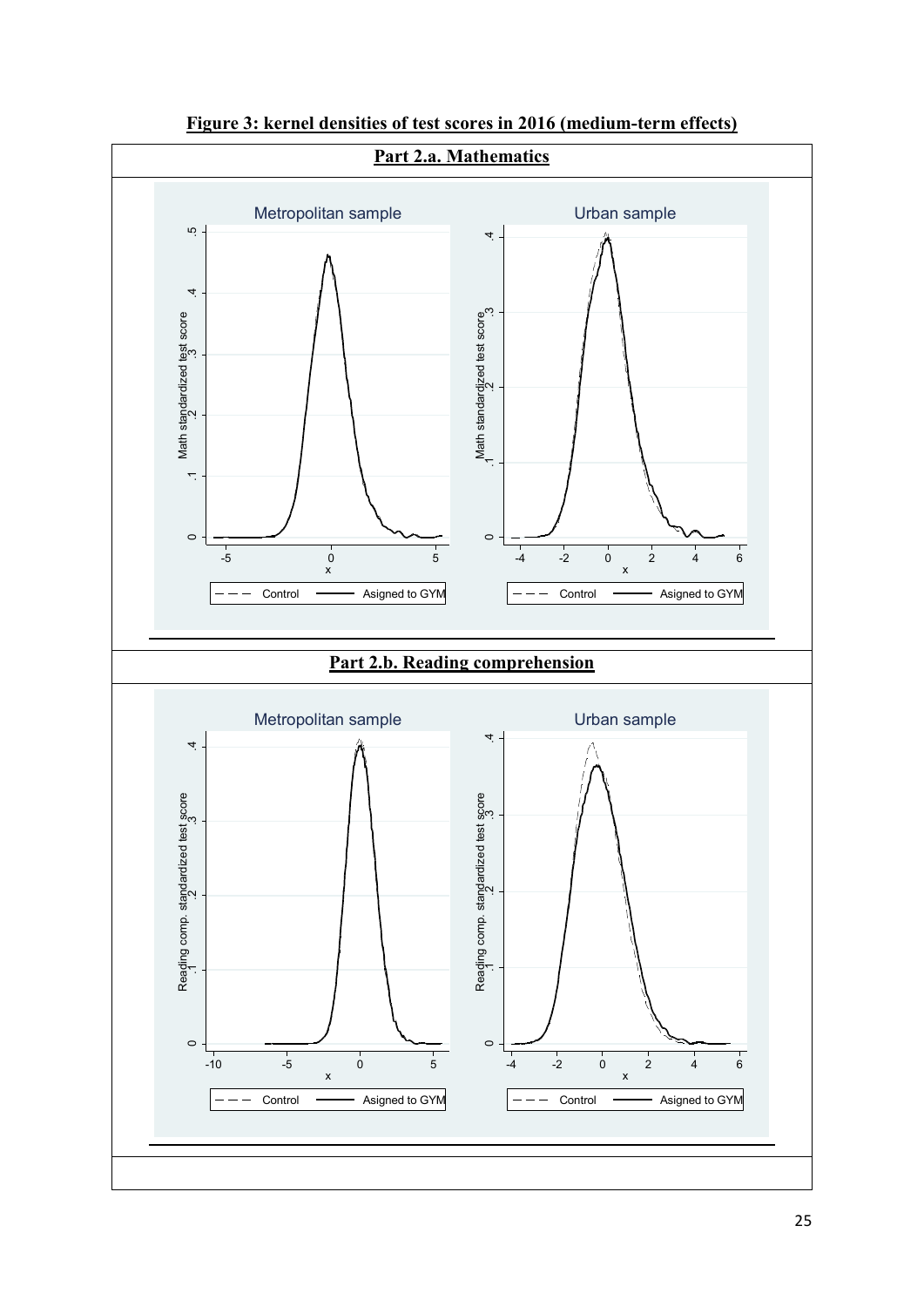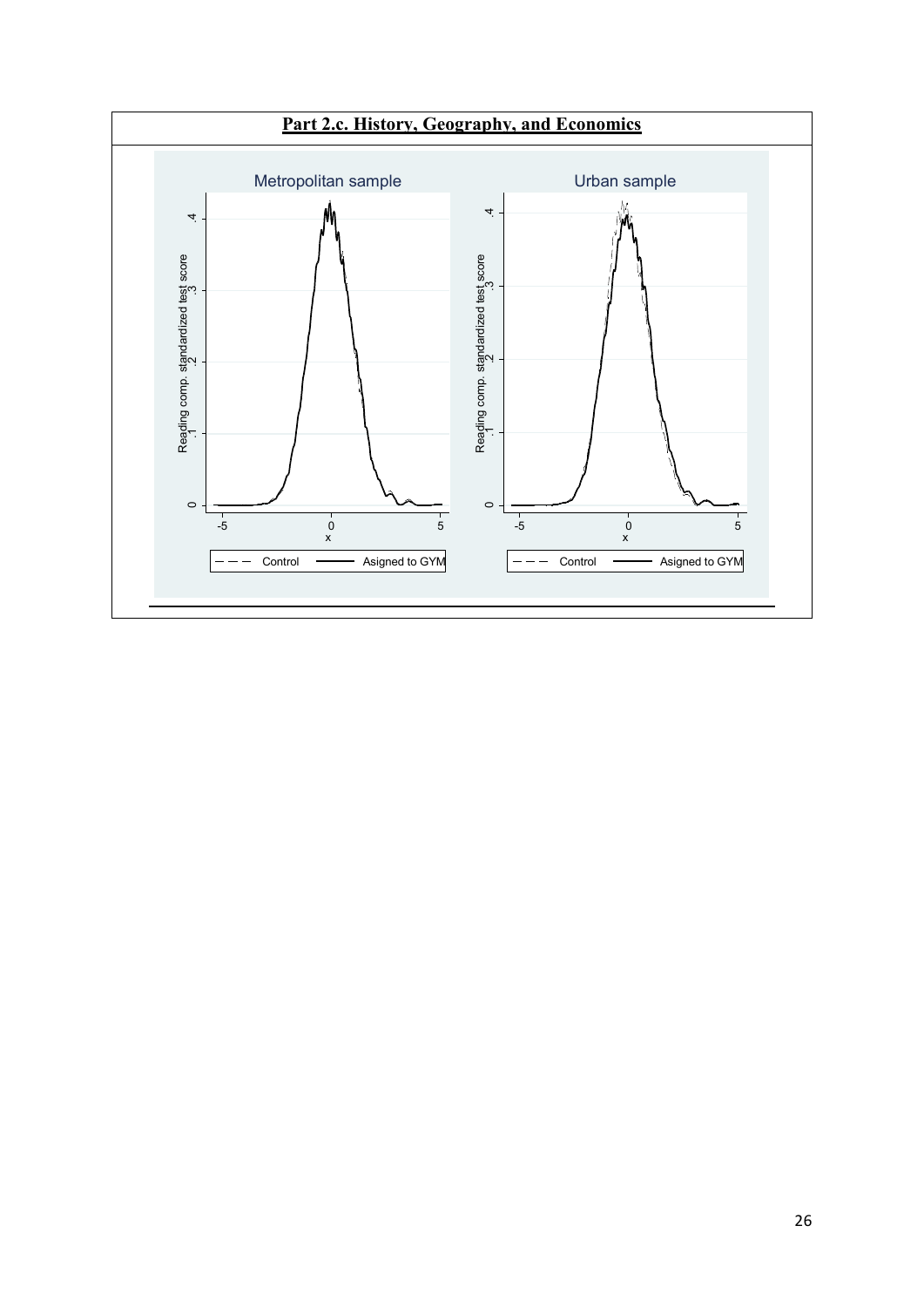|             |                |              | <b>Metropolitan sample</b> |                  |              | <b>Regional sample</b> |              |          |          | <b>Total</b> |     |
|-------------|----------------|--------------|----------------------------|------------------|--------------|------------------------|--------------|----------|----------|--------------|-----|
|             |                |              | <b>Quartile</b>            |                  |              | <b>Quartile</b>        |              |          |          |              |     |
|             | 1              | $\mathbf{2}$ | 3                          | $\boldsymbol{4}$ | <b>Total</b> | $\mathbf{1}$           | $\mathbf{2}$ | 3        | 4        | <b>Total</b> |     |
|             |                |              |                            |                  |              |                        |              |          |          |              |     |
| Assignment: |                |              |                            |                  |              |                        |              |          |          |              |     |
| Control     | 3              | 35           | 56                         | -101             | 195          | 70                     | 91           | 23       | 21       | 205          | 400 |
| Treatment   | $\overline{3}$ | 36           | 56                         | 101              | 196          | 70                     | 91           | 23       | 20       | 204          | 400 |
|             |                |              |                            |                  |              | $\Omega$               | $\Omega$     | $\Omega$ | $\Omega$ |              |     |
|             |                |              |                            |                  |              |                        |              |          |          |              |     |

# **Table 1: Experimental design: number of schools assigned to treatment by sub-sample and quartile**

| Table 2:                                                    |  |
|-------------------------------------------------------------|--|
| GYM package and GYM sessions: delivery and compliance rates |  |

|                                                                      | Full<br>sample | Metropolitan<br>sample | Regional<br>sample |
|----------------------------------------------------------------------|----------------|------------------------|--------------------|
| Panel A: Assigned to treatment                                       |                |                        |                    |
| <b>Number of schools</b>                                             | 400            | 196                    | 204                |
| Compliance among those schools assigned to treatment<br>$(in \%)$    |                |                        |                    |
| Administered at least 1 GYM session                                  | 60             | 56                     | 65                 |
| Sent evidence of at least 1 GYM session                              | 55             | 50                     | 59                 |
| Sent evidence of all GYM sessions:                                   |                |                        |                    |
| 7th grade                                                            | 43             | 36                     | 49                 |
| 8th grade                                                            | 45             | 39                     | 50                 |
| <b>Panel B: Received GYM package</b>                                 |                |                        |                    |
| Assigned to treatment (in $\%$ )                                     | 85             | 79                     | 91                 |
| <b>Number of schools</b>                                             | 340            | 154                    | 186                |
| Compliance among those schools that received GYM<br>package $(in %)$ |                |                        |                    |
| Administered at least 1 GYM session                                  | 71             | 71                     | 71                 |
| Sent evidence of at least 1 GYM session                              | 64             | 64                     | 65                 |
| Sent evidence of all GYM sessions:                                   |                |                        |                    |
| 7th grade                                                            | 51             | 48                     | 53                 |
| 8th grade                                                            | 53             | 50                     | 54                 |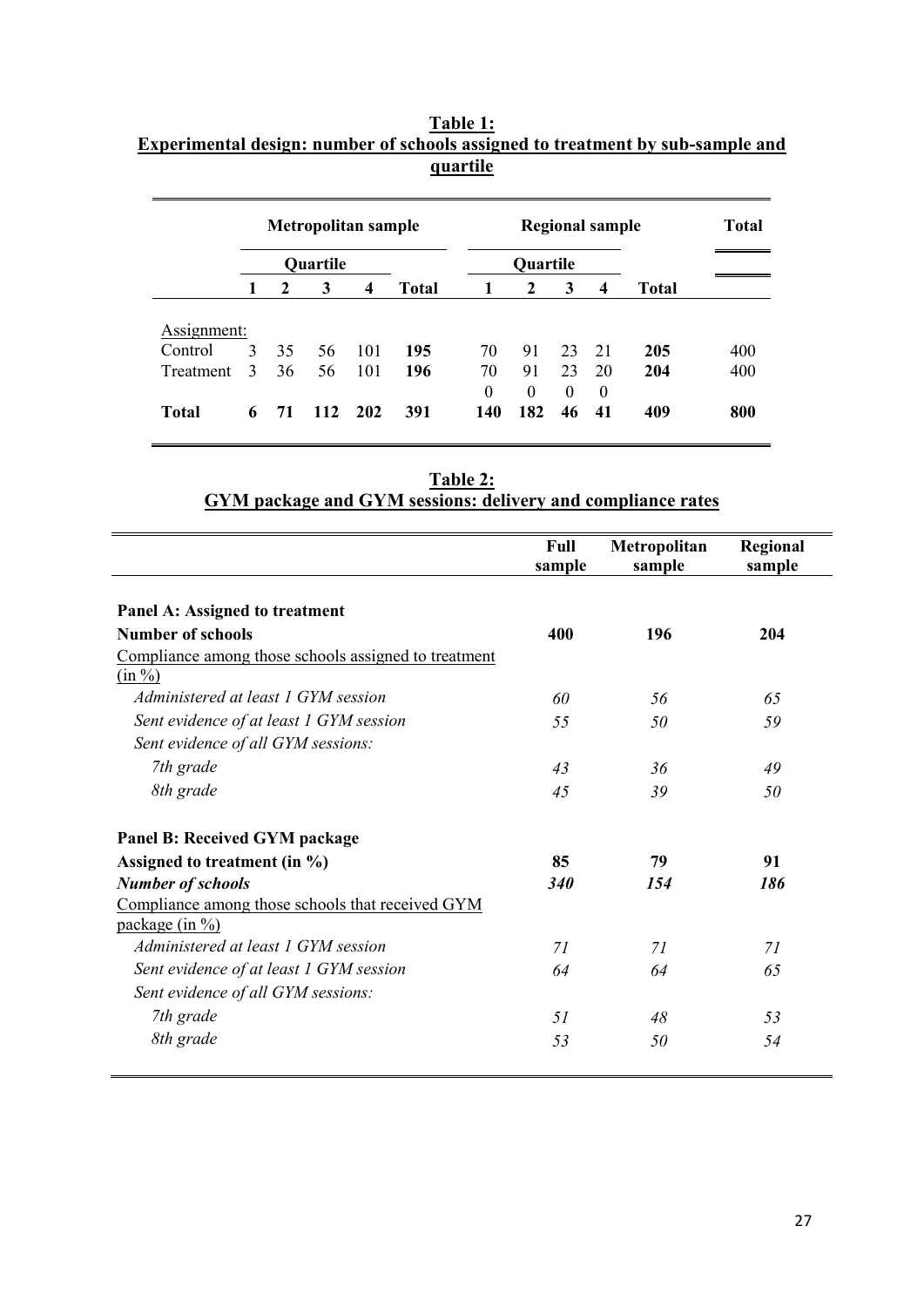| <b>School characteristics</b>                      |       | <b>Total</b> |           |  |
|----------------------------------------------------|-------|--------------|-----------|--|
|                                                    |       | Metropolitan | Urban     |  |
|                                                    | Total | sample       | sample    |  |
| Panel A: main characteristics                      |       |              |           |  |
|                                                    |       |              |           |  |
| By day shift $(\% )$                               | 60%   | 38%          | $81\%***$ |  |
| Morning                                            | 20%   | 30%          | $10\%***$ |  |
| Afternoon                                          |       |              | 9%***     |  |
| Morning & Afternoon                                | 20%   | 32%          |           |  |
| By sex $(\% )$                                     |       |              |           |  |
| Males only                                         | $1\%$ | $1\%$        | 2%        |  |
| Females only                                       | $2\%$ | $1\%$        | 3%        |  |
| Mixed                                              | 96%   | 97%          | 96%       |  |
| By bilingual status (%)                            |       |              |           |  |
| No bilingual school                                | 3%    | 0%           | $6\%***$  |  |
| Panel B: School size (second grade of secondary)   |       |              |           |  |
| By number of classrooms (%)                        |       |              |           |  |
| 1 classroom                                        | 35%   | 22%          | 47%***    |  |
| 2 classrooms                                       | 24%   | 23%          | 26%       |  |
| 3 classrooms                                       | 14%   | <b>20%</b>   | 9%***     |  |
| 4 classrooms                                       | 9%    | 12%          | $6\%*$    |  |
| 5 classrooms                                       | $7\%$ | 9%           | $6\%*$    |  |
| 6 or more classrooms                               | 10%   | 14%          | $7%***$   |  |
| By number of students (%)                          |       |              |           |  |
| Less than 40 students                              | 46%   | 29%          | $62\%***$ |  |
| Between 41 and 80 students                         | 15%   | 33%          | $18\%***$ |  |
| Between 81 and 120 students                        | 12%   | 16%          | 8%***     |  |
| Between 121 y 160 students                         | 8%    | 11%          | $5\%***$  |  |
| More than 160 students                             | 9%    | 12%          | $7%***$   |  |
| Average number of students per                     |       |              |           |  |
| classroom                                          | 23    | 24           | $20***$   |  |
| <b>Panel C: Physical infrastructure</b>            |       |              |           |  |
| Science laboratory $(\%)$                          | 69%   | 73%          | 64%***    |  |
| Library $(\% )$                                    | 75%   | 73%          | 77%       |  |
| Access to computers $(\%)$                         | 97%   | 98%          | 95%*      |  |
| Access to electricity $(\% )$                      | 98%   | 99%          | 96%***    |  |
| Access to water $(\%)$                             | 91%   | 91%          | 91%       |  |
| Access to sewage $(\%)$                            | 85%   | 91%          | 80%***    |  |
| Panel D: Access to social programs in the district |       |              |           |  |
| Cash conditional transfer program                  |       |              |           |  |
| $(JUNTOS)$ $(\% )$                                 | 28%   | $0\%$        | 56%***    |  |
| District located in VRAEM area (%)                 | 4%    | 0%           | 7% ***    |  |
| Number of schools                                  | 799   | 391          | 408       |  |

# **Table 3: School characteristics**

#### **Panel E: Performance in ECE (student level, results from control group)\***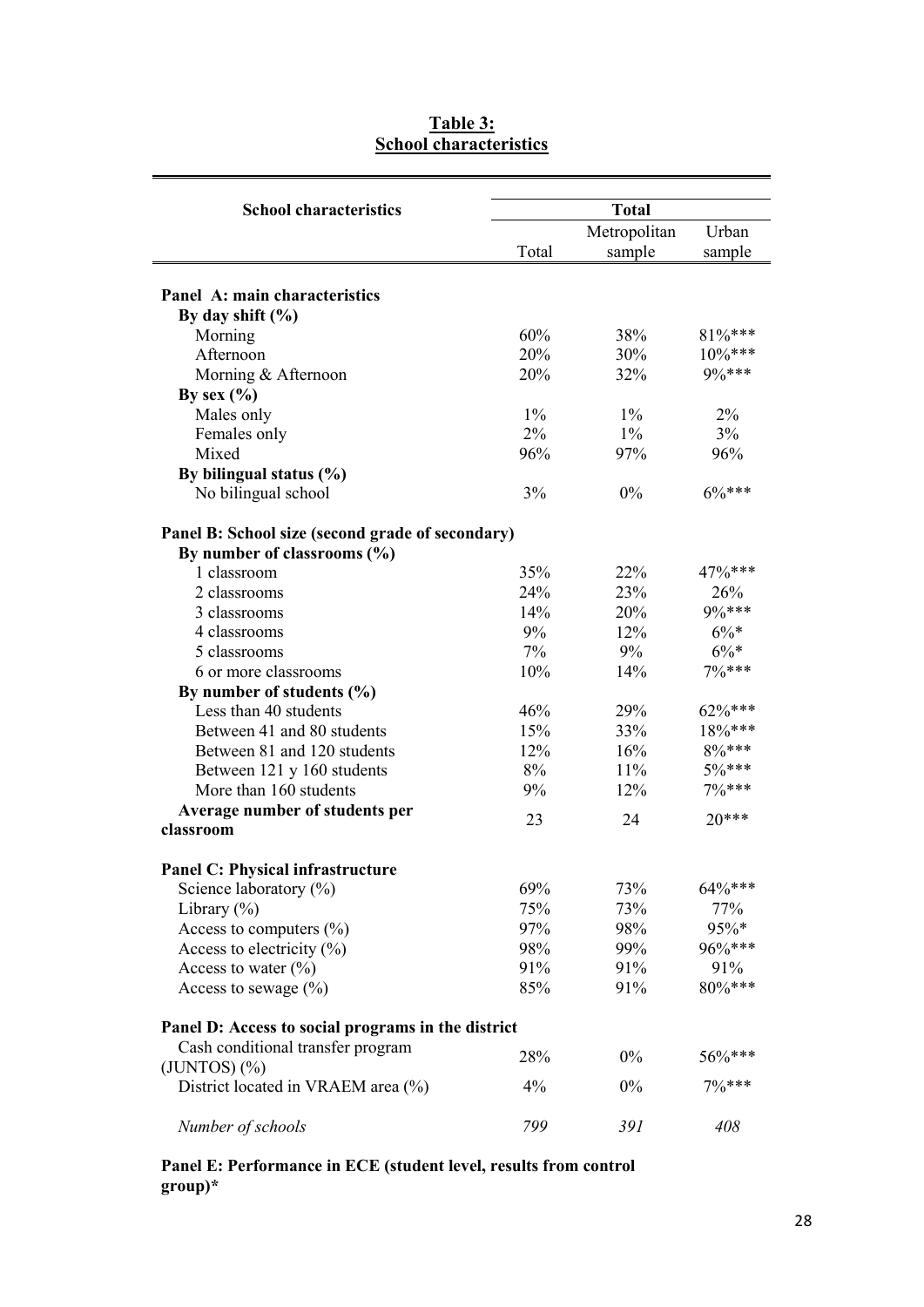| <b>Grade attainment in Mathematics</b> |          |          |              |
|----------------------------------------|----------|----------|--------------|
| Prior to beginning level               | 37.8%    | 35.0%    | 41.8%***     |
| Beginning level                        | 44.4%    | $46.0\%$ | 41.2%***     |
| In process level                       | 11.8%    | 12.6%    | $10.6\%***$  |
| Satisfactory                           | $6.1\%$  | $6.3\%$  | $5.7\%$      |
| Number of students                     | 27,476   | 16,491   | 10,985       |
| <b>Grade attainment in Reading</b>     |          |          |              |
| comprehension                          |          |          |              |
| Before beginning level                 | 21.2%    | $16.9\%$ | $27.7\%$ *** |
| Beginning level                        | 45.3%    | 45.3%    | $45.2\%$     |
| In process level                       | 23.0%    | 25.7%    | $18.9\%***$  |
| Satisfactory                           | $10.5\%$ | $12.1\%$ | $8.1\%***$   |
| Number of students                     | 27,474   | 16,487   | 10.987       |

Note: In the third column, we report results from t-tests to calculate differences between the metropolitan and regional samples  $(*** p<0.01, ** p<0.05, * p<0.1)$ . In Panel E, grade attainments are calculated using the information at the student level and correspond to the control group.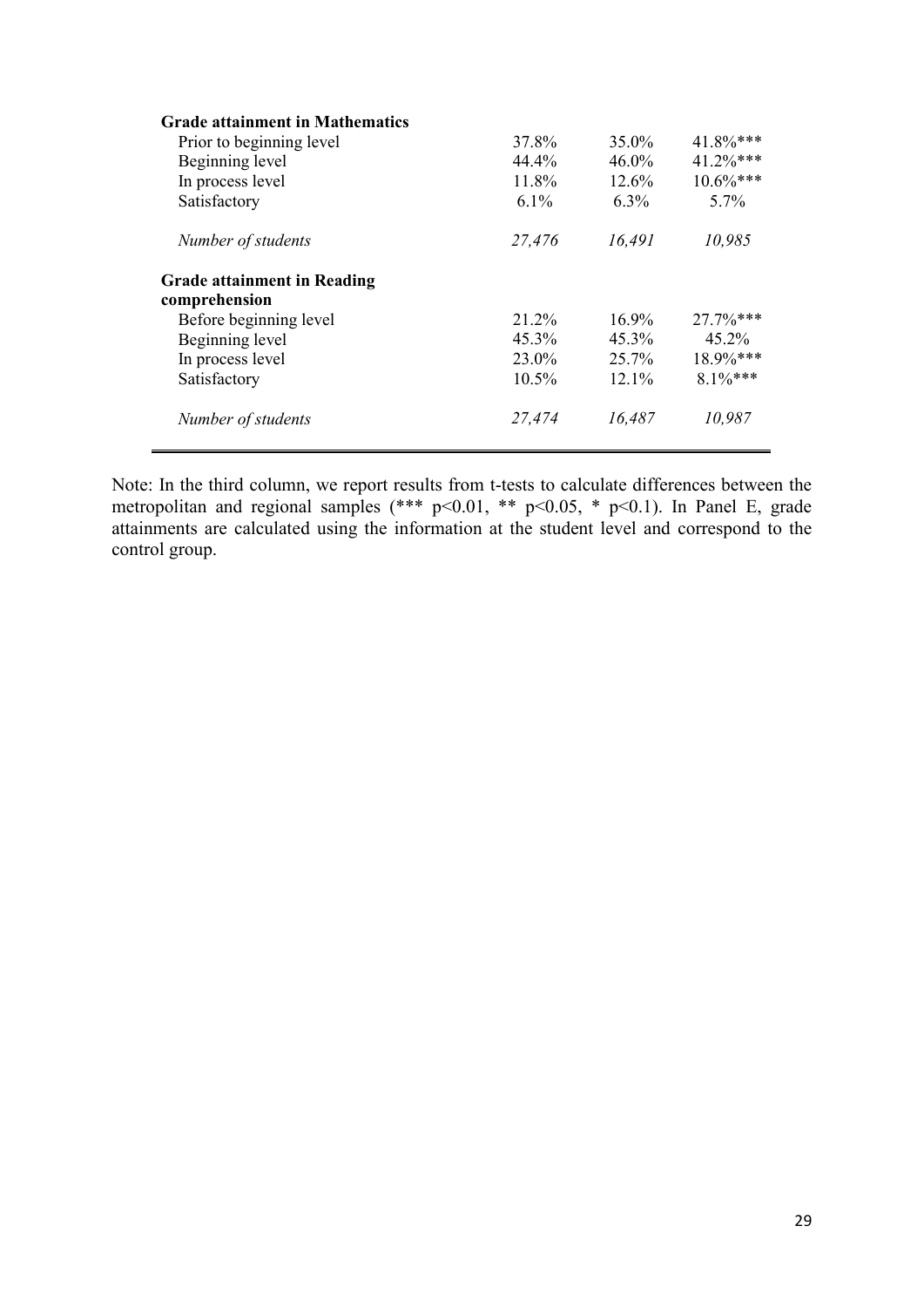|                  | Dep. variable:<br><b>Mathematics</b><br>test score                                | Dep. variable:<br>Reading<br>comprehension<br>test score |  |
|------------------|-----------------------------------------------------------------------------------|----------------------------------------------------------|--|
|                  |                                                                                   | (II)                                                     |  |
|                  |                                                                                   |                                                          |  |
| Std. Coef.       | $0.054*$                                                                          | 0.040                                                    |  |
| Std.<br>Error    | (0.030)                                                                           | (0.028)                                                  |  |
| n                | [54, 510]                                                                         | [54, 526]                                                |  |
| Std. Coef.       | 0.001                                                                             | 0.008                                                    |  |
|                  | (0.035)                                                                           | (0.036)                                                  |  |
| $\boldsymbol{n}$ | [32, 810]                                                                         | [32, 826]                                                |  |
| Std. Coef.       | $0.135***$                                                                        | $0.088*$                                                 |  |
|                  | (0.051)                                                                           | (0.045)                                                  |  |
| $\boldsymbol{n}$ | [21,700]                                                                          | [21,700]                                                 |  |
|                  |                                                                                   |                                                          |  |
| Std. Coef.       | $0.153*$                                                                          | 0.112                                                    |  |
|                  | (0.086)                                                                           | (0.081)                                                  |  |
| $\boldsymbol{n}$ | [54, 510]                                                                         | [54, 526]                                                |  |
| Std. Coef.       | 0.003                                                                             | 0.024                                                    |  |
|                  | (0.107)                                                                           | (0.109)                                                  |  |
| n                | [32, 810]                                                                         | [32, 826]                                                |  |
| Std. Coef.       | $0.345**$                                                                         | $0.225*$                                                 |  |
|                  | (0.140)                                                                           | (0.122)                                                  |  |
| $\boldsymbol{N}$ | [21,700]                                                                          | [21,700]                                                 |  |
|                  | Std.<br>Error<br>Std.<br>Error<br>Std.<br>Error<br>Std.<br>Error<br>Std.<br>Error | $\mathbf{I}$                                             |  |

| Table 4:                                            |  |
|-----------------------------------------------------|--|
| Short-term impact of the GYM package in test scores |  |

Note: Each coefficient comes from a different model specification (\*\*\* p<0.01, \*\* p<0.05, \* p<0.1). All specifications control for strata dummies and have standard errors clustered at the school level. In Panel A (intent-to-treat estimates), the coefficient is associated with a binary variable that takes the value of 1 if the school was assigned to receive a GYM package, 0 otherwise. In Panel B (LATE estimates), the coefficient is associated with a binary variable that takes the value of 1 if the school complied with the GYM intervention, 0 otherwise. Compliance is instrumentalized by a school assignment to the GYM package (ivreg2 command in STATA is used).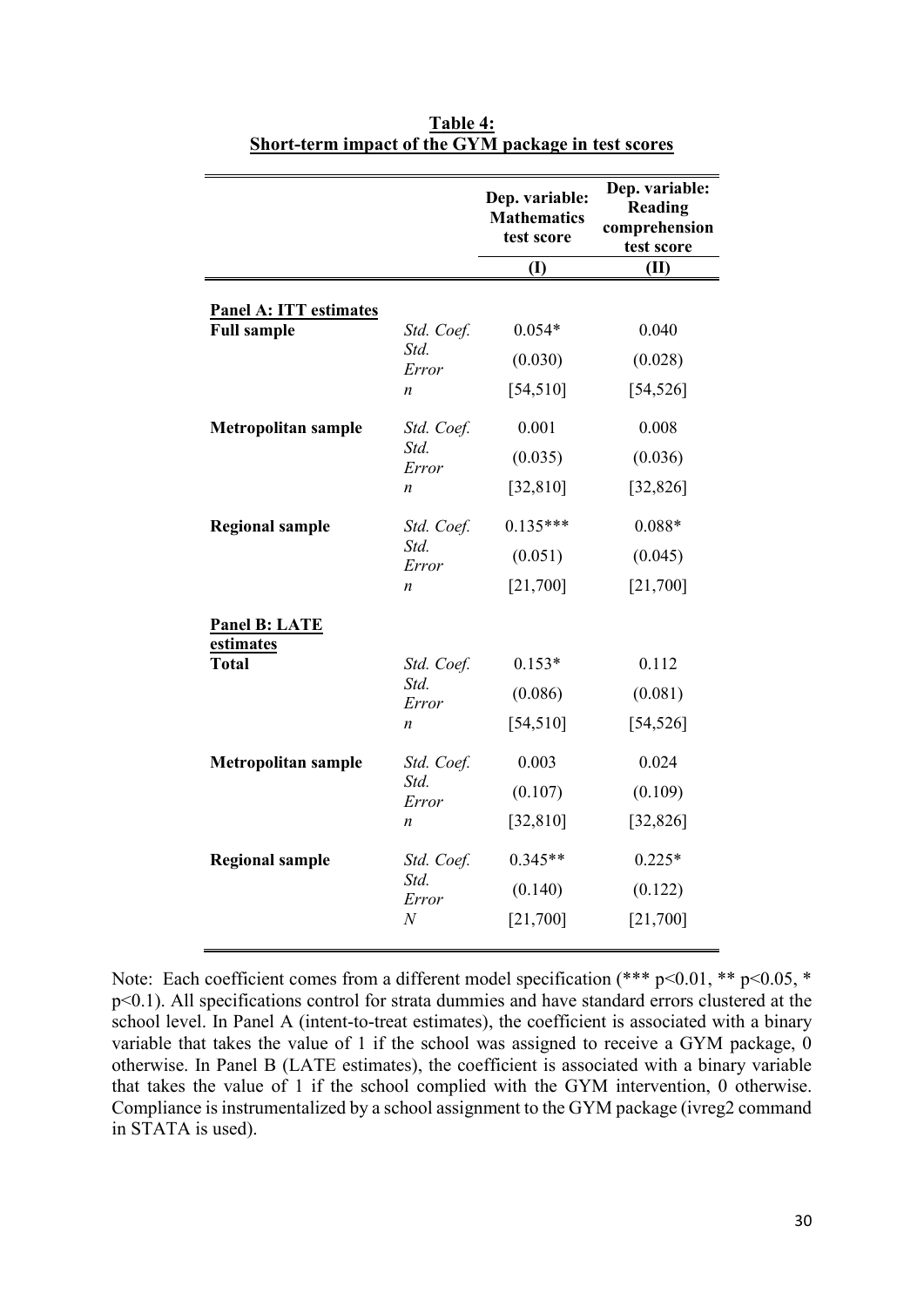|                        |             |      | $\mathbf{I}$                                                                    |                                                               |      | (II)                                |                    |      | (III)                                   |                    |      | (IV)                                   |                    |
|------------------------|-------------|------|---------------------------------------------------------------------------------|---------------------------------------------------------------|------|-------------------------------------|--------------------|------|-----------------------------------------|--------------------|------|----------------------------------------|--------------------|
|                        |             |      | Dep. Variable: Prob(Before<br>$begin{bmatrix} \text{beginning=1} \end{bmatrix}$ |                                                               |      | Dep. Variable:<br>Prob(Beginning=1) |                    |      | Dep. Variable: Prob(In<br>$process=1$ ) |                    |      | Dep. Variable:<br>Prob(Satisfactory=1) |                    |
|                        | $\mathbf n$ | Mean | <b>ITT</b><br>(a)                                                               | <b>LATE</b><br>(b)                                            | Mean | <b>ITT</b><br>(a)                   | <b>LATE</b><br>(b) | Mean | <b>ITT</b><br>(a)                       | <b>LATE</b><br>(b) | Mean | <b>ITT</b><br>(a)                      | <b>LATE</b><br>(b) |
|                        |             |      |                                                                                 | Panel A: Dependent variable: Mathematics test score           |      |                                     |                    |      |                                         |                    |      |                                        |                    |
| <b>Full sample</b>     | 54,510      | 38%  | $-0.020*$                                                                       | $-0.056*$                                                     | 44%  | 0.000                               | 0.001              | 12%  | $0.009*$                                | $0.027*$           | 6%   | $0.010*$                               | $0.028*$           |
|                        |             |      | (0.010)                                                                         | (0.030)                                                       |      | (0.006)                             | (0.016)            |      | (0.005)                                 | (0.014)            |      | (0.006)                                | (0.016)            |
| Metropolitan sample    | 32,810      | 35%  | 0.001                                                                           | 0.003                                                         | 46%  | $-0.004$                            | $-0.012$           | 13%  | 0.001                                   | 0.004              | 6%   | 0.001                                  | 0.004              |
|                        |             |      | (0.013)                                                                         | (0.038)                                                       |      | (0.007)                             | (0.020)            |      | (0.006)                                 | (0.018)            |      | (0.007)                                | (0.020)            |
| <b>Regional sample</b> | 21,700      | 42%  | $-0.052***$                                                                     | $-0.132***$                                                   | 42%  | 0.007                               | 0.017              | 11%  | $0.022***$                              | $0.056**$          | 6%   | $0.023**$                              | $0.059**$          |
|                        |             |      | (0.018)                                                                         | (0.049)                                                       |      | (0.010)                             | (0.026)            |      | (0.008)                                 | (0.023)            |      | (0.009)                                | (0.025)            |
|                        |             |      |                                                                                 | Panel B: Dependent variable: Reading comprehension test score |      |                                     |                    |      |                                         |                    |      |                                        |                    |
| <b>Full sample</b>     | 54,526      | 21%  | $-0.010$                                                                        | $-0.027$                                                      | 45%  | $-0.006$                            | $-0.016$           | 23%  | 0.006                                   | 0.018              | 11%  | 0.009                                  | 0.025              |
|                        |             |      | (0.008)                                                                         | (0.022)                                                       |      | (0.007)                             | (0.020)            |      | (0.006)                                 | (0.017)            |      | (0.007)                                | (0.020)            |
| Metropolitan sample    | 32,826      | 17%  | $-0.000$                                                                        | $-0.001$                                                      | 45%  | $-0.001$                            | $-0.004$           | 26%  | $-0.002$                                | $-0.005$           | 12%  | 0.004                                  | 0.011              |
|                        |             |      | (0.008)                                                                         | (0.026)                                                       |      | (0.009)                             | (0.028)            |      | (0.007)                                 | (0.023)            |      | (0.009)                                | (0.030)            |
| <b>Regional sample</b> | 21,700      | 28%  | $-0.023$                                                                        | $-0.061$                                                      | 45%  | $-0.012$                            | $-0.030$           | 19%  | $0.019*$                                | $0.048*$           | 8%   | $0.017*$                               | $0.043*$           |
|                        |             |      | (0.015)                                                                         | (0.039)                                                       |      | (0.011)                             | (0.029)            |      | (0.010)                                 | (0.027)            |      | (0.010)                                | (0.026)            |

**Table 5: Short-term impact of the GYM package in different segments of the test scores distribution**

Note: Each coefficient comes from a different model specification (\*\*\*  $p<0.01$ , \*\*  $p<0.05$ , \*  $p<0.1$ ). All specifications control for strata dummies and have standard errors clustered at the school level. The four dependent variables in blocks (I), (II), (III) and (IV) are binary variables that take the value of 1 if a student's test scores are classified as "Before beginning", "Beginning", "In process", and "Satisfactory", respectively (0 otherwise). In (a), the coefficient corresponds to an (independent) binary variable that takes the value of 1 if the school was assigned to receive a GYM package, 0 otherwise. In column (b), the coefficient is associated with a binary variable that takes the value of 1 if the school complied with the GYM intervention, 0 otherwise. Compliance is instrumentalized by a school assignment to the GYM package (ivreg2 command in STATA is used).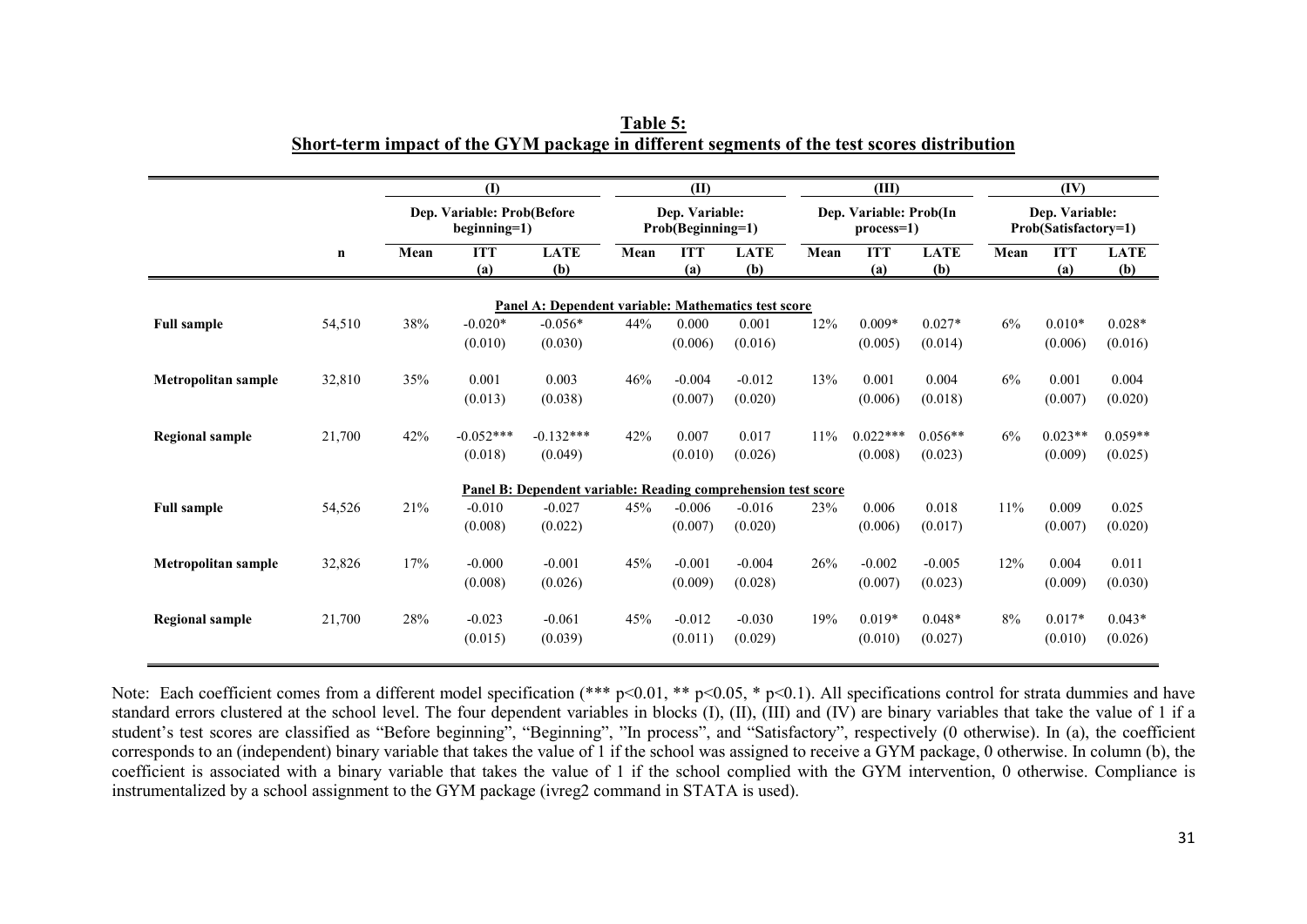|                                                               |        |          | (I)        |           | (II)        |             |                |               |  |
|---------------------------------------------------------------|--------|----------|------------|-----------|-------------|-------------|----------------|---------------|--|
|                                                               |        | Female   | Male       | F-test    |             | Non-Spanish | <b>Spanish</b> | <b>F-test</b> |  |
|                                                               | n      | (a)      | (b)        | (p-value) | $\mathbf n$ | (a)         | (b)            | (p-value)     |  |
| Panel A: Dependent variable: Mathematics test score           |        |          |            |           |             |             |                |               |  |
| <b>Full sample</b>                                            | 54,382 | 0.044    | $0.067**$  | (0.501)   | 52,713      | 0.040       | $0.056*$       | (0.421)       |  |
|                                                               |        | (0.039)  | (0.030)    |           |             | (0.050)     | (0.030)        |               |  |
| <b>Metropolitan sample</b>                                    | 32,726 | $-0.003$ | 0.010      | (0.764)   | 31,404      | $-0.033$    | 0.001          | (0.599)       |  |
|                                                               |        | (0.049)  | (0.035)    |           |             | (0.068)     | (0.036)        |               |  |
| <b>Regional sample</b>                                        | 21,656 | $0.117*$ | $0.153***$ | (0.436)   | 21,309      | 0.038       | $0.144***$     | (0.134)       |  |
|                                                               |        | (0.061)  | (0.053)    |           |             | (0.066)     | (0.053)        |               |  |
| Panel B: Dependent variable: Reading comprehension test score |        |          |            |           |             |             |                |               |  |
| <b>Full sample</b>                                            | 54,397 | 0.043    | 0.038      | (0.861)   | 52731       | $-0.007$    | 0.042          | (0.303)       |  |
|                                                               |        | (0.034)  | (0.029)    |           |             | (0.046)     | (0.029)        |               |  |
| <b>Metropolitan sample</b>                                    | 32,742 | 0.009    | 0.008      | (0.982)   | 31422       | 0.005       | 0.007          | (0.966)       |  |
|                                                               |        | (0.043)  | (0.037)    |           |             | (0.071)     | (0.036)        |               |  |
| <b>Regional sample</b>                                        | 21,655 | $0.094*$ | $0.084*$   | (0.803)   | 21309       | $-0.009$    | $0.098**$      | (0.110)       |  |
|                                                               |        | (0.054)  | (0.047)    |           |             | (0.067)     | (0.047)        |               |  |

**Table 6: Short-term heterogeneous effects of the GYM package (ITT estimates): by gender and ethnicity**

Note: In each row, paired coefficients (Female/Male in block (I); Non-Spanish/Spanish in block (II)) come from the same model specification (\*\*\*  $p<0.01$ , \*\*  $p<0.05$ , \*  $p<0.1$ ). Estimates are obtained from intent-to-treat models. In block (I), the assignment variable (1 if the school was assigned to receive a GYM package, 0 otherwise), is interacted with a Male dummy, and the model controls for a Male dummy. In block (II), the assignment variable is interacted with a Spanish dummy, and the model controls for a Spanish dummy. All specifications control for strata dummies and have standard errors clustered at the school level. In each case, the F-test corresponds to the null hypothesis that the coefficient is the same for each sub-group.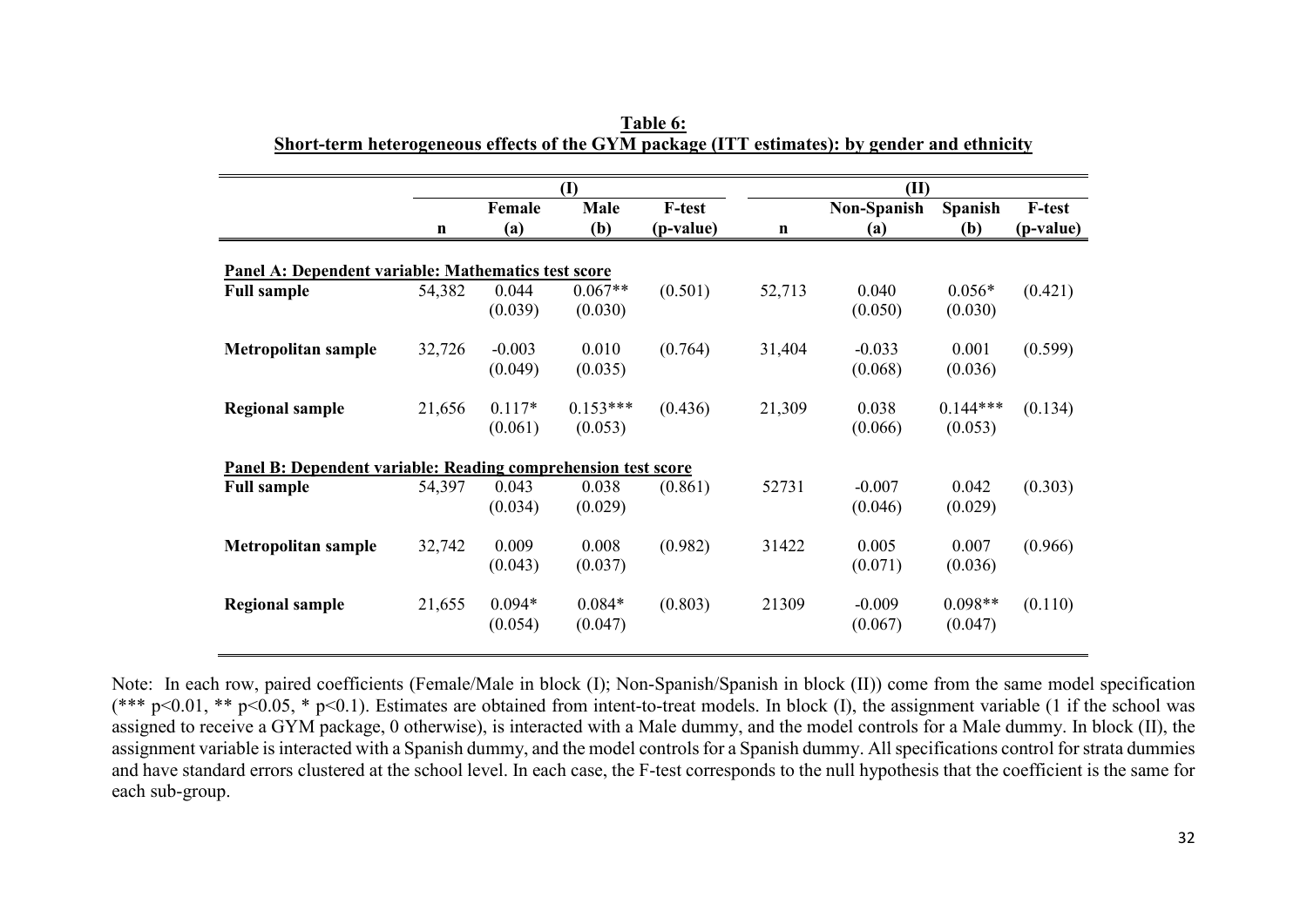|                            |                          | Dep. variable:<br><b>Mathematics</b><br>test score | Dep. variable:<br>Reading<br>comprehension<br>test score | Dep. variable:<br>History,<br>geography,<br>and<br>economics<br>test score |
|----------------------------|--------------------------|----------------------------------------------------|----------------------------------------------------------|----------------------------------------------------------------------------|
|                            |                          | (I)                                                | (II)                                                     | (III)                                                                      |
|                            |                          |                                                    |                                                          |                                                                            |
|                            |                          | <b>Panel A: ITT estimates</b>                      |                                                          |                                                                            |
| <b>Full sample</b>         | Std. Coef.               | 0.038                                              | 0.044                                                    | 0.036                                                                      |
|                            | Std. Error               | (0.029)                                            | (0.029)                                                  | (0.025)                                                                    |
|                            | $\boldsymbol{n}$         | [54, 933]                                          | [54,980]                                                 | [53, 678]                                                                  |
| <b>Metropolitan sample</b> | Std. Coef.               | 0.001                                              | $-0.003$                                                 | $-0.005$                                                                   |
|                            | Std. Error               | (0.033)                                            | (0.035)                                                  | (0.029)                                                                    |
|                            | $\boldsymbol{n}$         | [34, 019]                                          | [34,066]                                                 | [32,968]                                                                   |
|                            |                          | $0.099*$                                           | $0.122**$                                                | $0.103**$                                                                  |
| <b>Regional sample</b>     | Std. Coef.<br>Std. Error | (0.052)                                            | (0.050)                                                  | (0.043)                                                                    |
|                            |                          | [20, 914]                                          | [20, 914]                                                | [20, 710]                                                                  |
|                            | n                        |                                                    |                                                          |                                                                            |
|                            |                          | <b>Panel B: LATE estimates</b>                     |                                                          |                                                                            |
| <b>Total</b>               | Std. Coef.               | 0.111                                              | 0.128                                                    | 0.104                                                                      |
|                            | Std. Error               | (0.083)                                            | (0.086)                                                  | (0.072)                                                                    |
|                            | $\boldsymbol{n}$         | [54, 933]                                          | [54,980]                                                 | [53, 678]                                                                  |
| <b>Metropolitan sample</b> | Std. Coef.               | 0.005                                              | $-0.008$                                                 | $-0.017$                                                                   |
|                            | Std. Error               | (0.103)                                            | (0.110)                                                  | (0.092)                                                                    |
|                            | $\boldsymbol{n}$         | [34, 019]                                          | [34,066]                                                 | [32,968]                                                                   |
|                            |                          |                                                    |                                                          |                                                                            |
| <b>Regional sample</b>     | Std. Coef.               | $0.254*$                                           | $0.312**$                                                | $0.264**$                                                                  |
|                            | Std. Error               | (0.138)                                            | (0.136)                                                  | (0.116)                                                                    |
|                            | $\boldsymbol{n}$         | [20, 914]                                          | [20, 914]                                                | [20, 710]                                                                  |
|                            |                          |                                                    |                                                          |                                                                            |

**Table 7: Medium-term impact of the GYM package**

Note: Each coefficient comes from a different model specification (\*\*\* p<0.01, \*\* p<0.05, \* p<0.1). All specifications control for strata dummies and have standard errors clustered at the school level. In Panel A (intent-to-treat estimates), the coefficient is associated with a binary variable that takes the value of 1 if the school was assigned to receive a GYM package the year before (0 otherwise). In Panel B (LATE estimates), the coefficient is associated with a binary variable that takes the value of 1 if the school complied with the GYM intervention the year before (0 otherwise). Compliance is instrumentalized by a school assignment to the GYM package (ivreg2 command in STATA is used).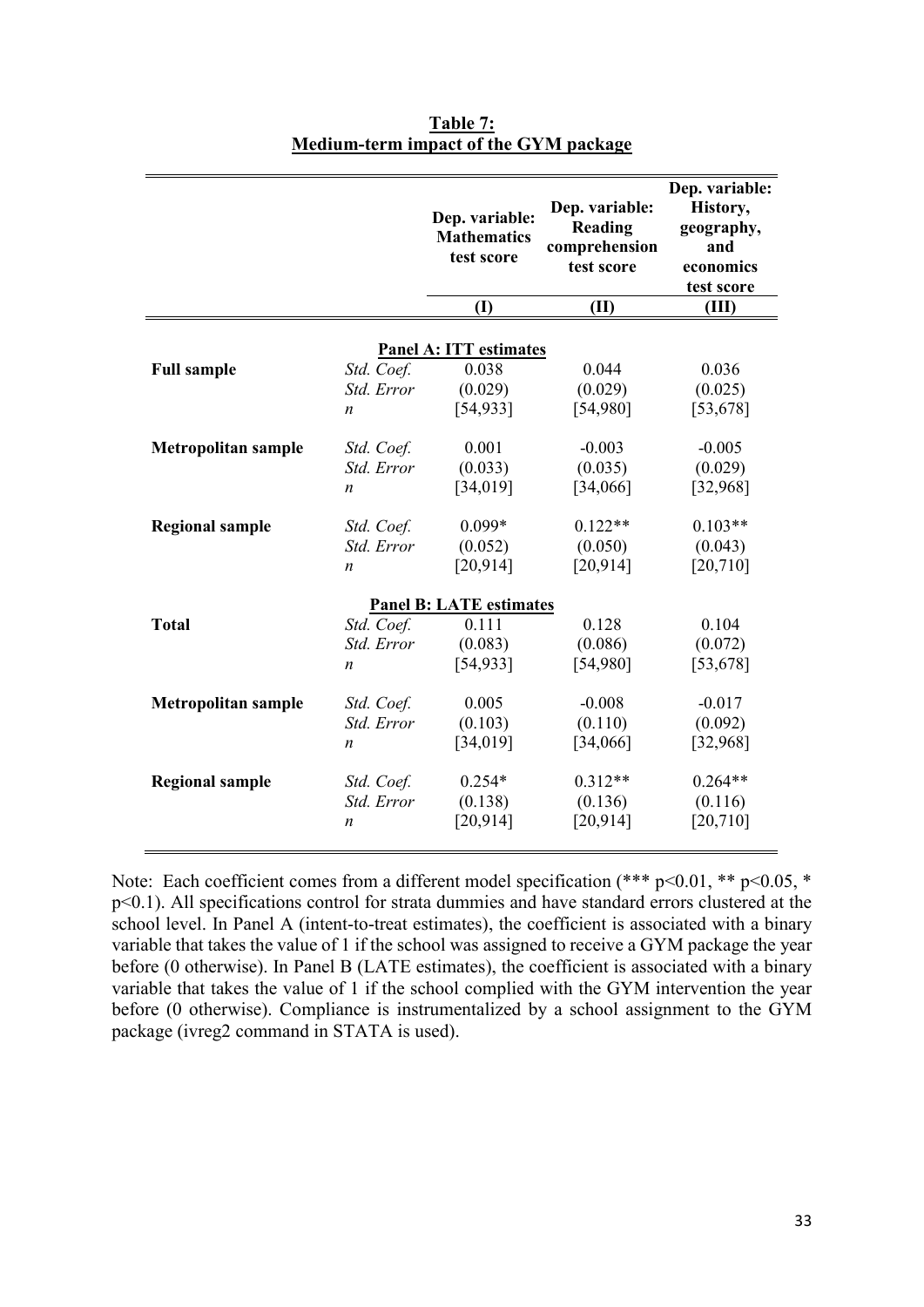|                        |      | Dep. variable:<br>Dep. variable:<br>expectation for<br>expectation for<br>university education<br>university education<br>(medium-term<br>(short-term estimate)<br>estimate) |                                | Dep. variable:<br><b>Standardized</b><br>student's self-<br>perception of<br>own capacity in<br>math (short-<br>term estimate) | Dep. variable:<br><b>Standardized</b><br>student's self-<br>perception of<br>own capacity in<br>reading<br>comprehension<br>(short-term<br>estimate) |           |
|------------------------|------|------------------------------------------------------------------------------------------------------------------------------------------------------------------------------|--------------------------------|--------------------------------------------------------------------------------------------------------------------------------|------------------------------------------------------------------------------------------------------------------------------------------------------|-----------|
|                        | Mean | Coef.                                                                                                                                                                        | Mean                           | Coef.                                                                                                                          | Coef.                                                                                                                                                | Coef.     |
|                        |      | (I)                                                                                                                                                                          |                                | (II)                                                                                                                           | (III)                                                                                                                                                | (IV)      |
|                        |      |                                                                                                                                                                              | <b>Panel A: ITT estimates</b>  |                                                                                                                                |                                                                                                                                                      |           |
| <b>Full sample</b>     | 80%  | $0.011*$                                                                                                                                                                     | 78%                            | 0.010                                                                                                                          | $-0.002$                                                                                                                                             | $-0.008$  |
|                        |      | (0.006)                                                                                                                                                                      |                                | (0.006)                                                                                                                        | (0.016)                                                                                                                                              | (0.017)   |
|                        |      | [51,896]                                                                                                                                                                     |                                | [53, 539]                                                                                                                      | [48, 890]                                                                                                                                            | [48, 914] |
| Metropolitan<br>sample | 81%  | 0.007                                                                                                                                                                        | 79%                            | 0.006                                                                                                                          | $-0.007$                                                                                                                                             | $-0.022$  |
|                        |      | (0.007)                                                                                                                                                                      |                                | (0.007)                                                                                                                        | (0.020)                                                                                                                                              | (0.022)   |
|                        |      | [30, 899]                                                                                                                                                                    |                                | [32, 938]                                                                                                                      | [29, 192]                                                                                                                                            | [29, 151] |
| <b>Regional sample</b> | 80%  | $0.018*$                                                                                                                                                                     | 78%                            | 0.016                                                                                                                          | 0.004                                                                                                                                                | 0.012     |
|                        |      | (0.011)                                                                                                                                                                      |                                | (0.011)                                                                                                                        | (0.027)                                                                                                                                              | (0.028)   |
|                        |      | [20, 997]                                                                                                                                                                    |                                | [20, 601]                                                                                                                      | [19,698]                                                                                                                                             | [19, 763] |
|                        |      |                                                                                                                                                                              | <b>Panel A: LATE estimates</b> |                                                                                                                                |                                                                                                                                                      |           |
| <b>Full sample</b>     | 80%  | $0.032*$                                                                                                                                                                     | 78%                            | 0.028                                                                                                                          | $-0.007$                                                                                                                                             | $-0.024$  |
|                        |      | (0.018)                                                                                                                                                                      |                                | (0.018)                                                                                                                        | (0.045)                                                                                                                                              | (0.048)   |
|                        |      | [51,896]                                                                                                                                                                     |                                | [53, 539]                                                                                                                      | [48,890]                                                                                                                                             | [48, 914] |

**Table 8: Impact of the GYM package on educational expectations and self-perceptions**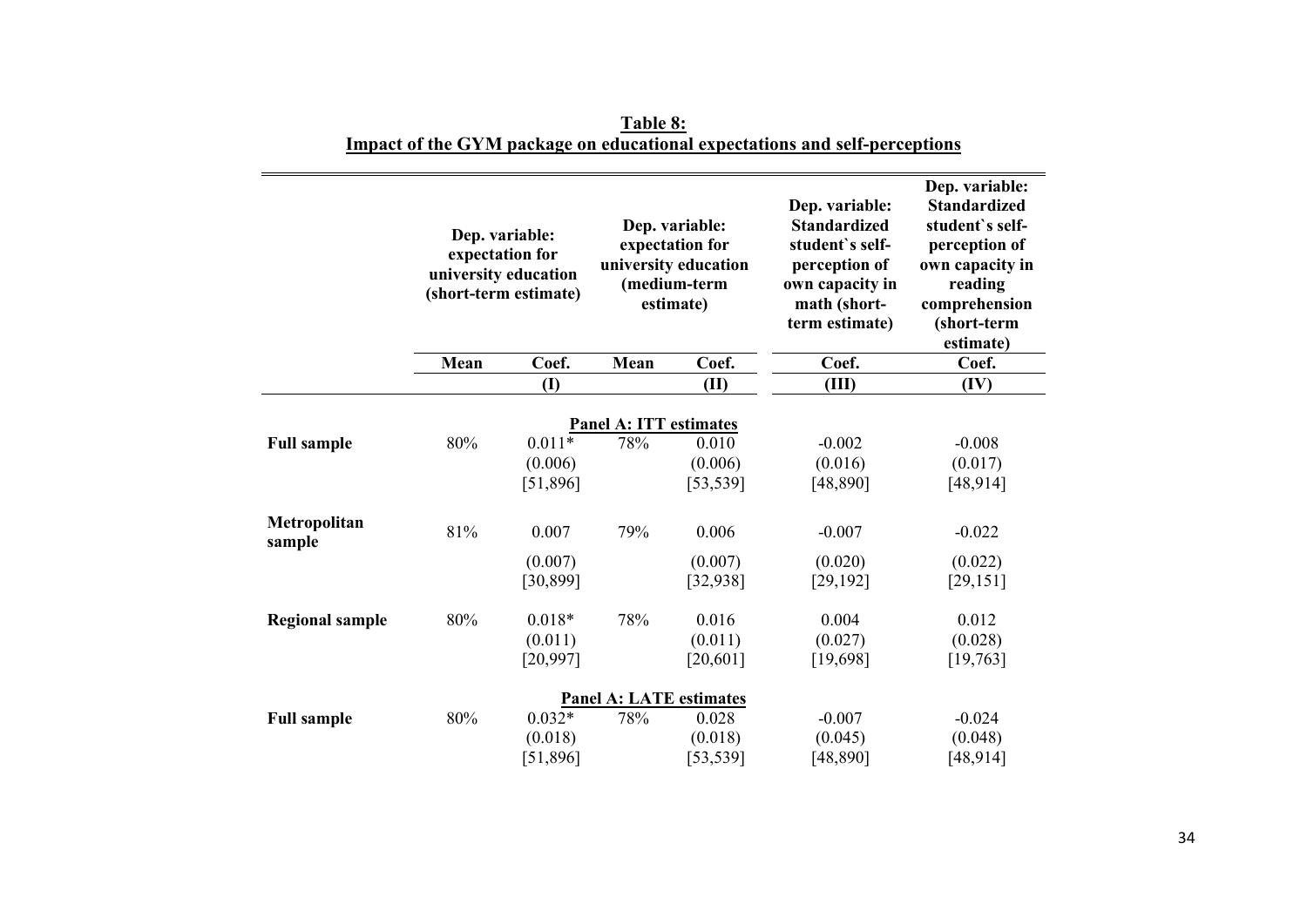| Metropolitan<br>sample | 81% | 0.021                         | 79% | 0.019                        | $-0.021$                     | $-0.067$                      |
|------------------------|-----|-------------------------------|-----|------------------------------|------------------------------|-------------------------------|
|                        |     | (0.023)<br>[30, 899]          |     | (0.023)<br>[32, 938]         | (0.061)<br>[29, 192]         | (0.065)<br>[29, 151]          |
| <b>Regional sample</b> | 80% | 0.046<br>(0.029)<br>[20, 997] | 78% | 0.042<br>(0.029)<br>[20,601] | 0.011<br>(0.068)<br>[19,698] | 0.030<br>(0.072)<br>[19, 763] |

Note: Each coefficient comes from a different model specification (\*\*\* p<0.01, \*\* p<0.05, \* p<0.1). All specifications control for strata dummies and have standard errors clustered at the school level. In Panel A (intent-to-treat estimates), the coefficient is associated with a binary variable that takes the value of 1 if the school was assigned to receive a GYM package, 0 otherwise. In Panel B (LATE estimates), the coefficient is associated with a binary variable that takes the value of 1 if the school complied with the GYM intervention, 0 otherwise. Compliance is instrumentalized by a school assignment to the GYM package (ivreg2 command in STATA is used). For short-term estimates, assignment/compliance and outcomes are measured the same calendar year (2015); for medium-term estimates, outcomes are measured the next calendar year (2016).